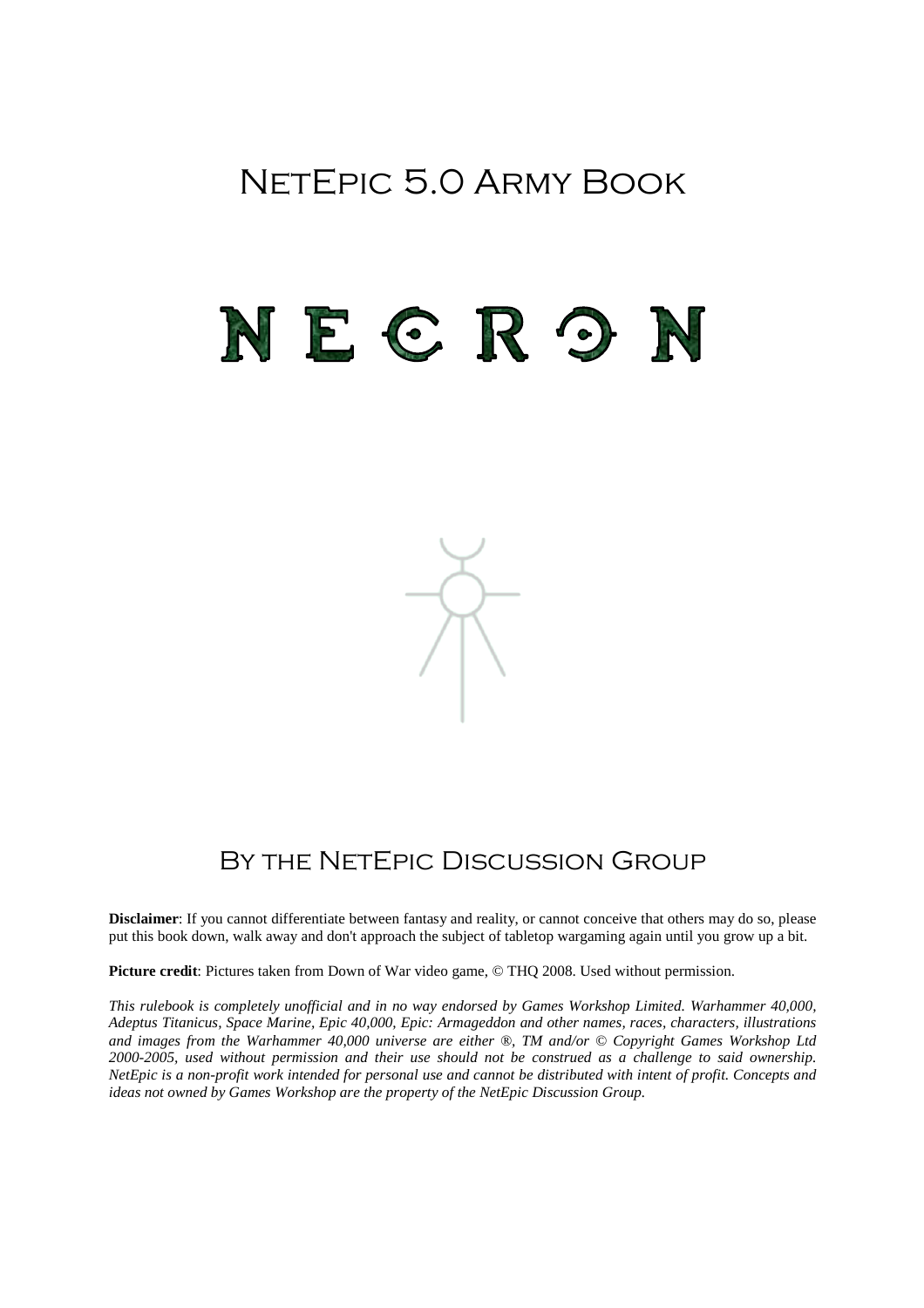# **Table of Contents**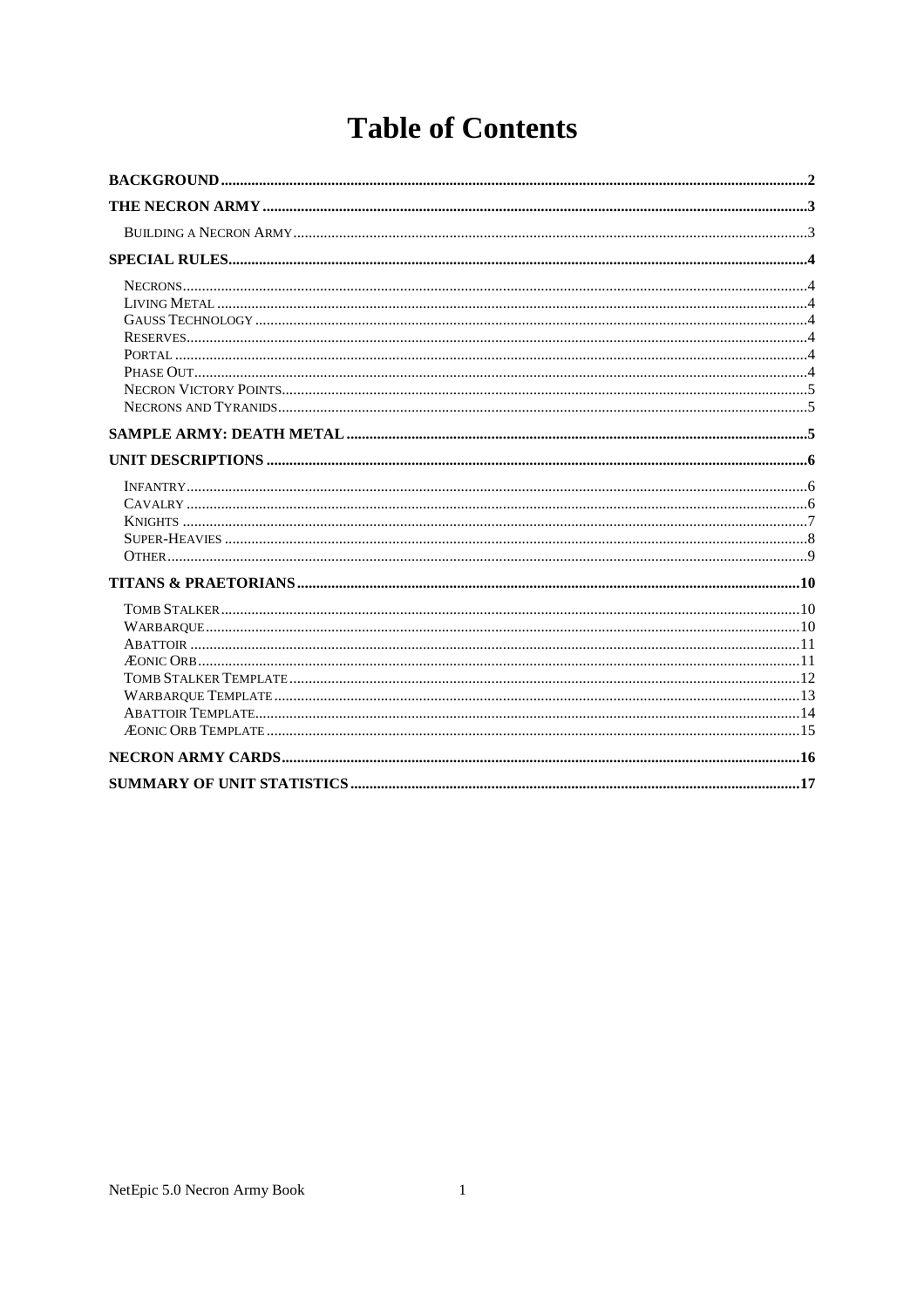## **Background**

Resting forever on Tomb Worlds, Necrons are the last remains of a race once composed of living creatures, but whose members decided to reincarnate into artificial bodies in hope of eternal life.

Necrons are inheritance of an older age, when the Necrontyrs battled with the Ancients, creators of many sentient races through the galaxy. Necrons could not accept the Ancients' near immortality while they were doomed to a short, degenerated life. Envy turned into hatred and hatred turned into war. Necrontyrs would destroy the Ancients and their creations. The conflict set the galaxy ablaze. Both races faced extinction.

Necrontyrs then discovered the immense power of strange stellar beings. They called them C'tan and revered them as gods. C'tan would bring them victory. Even better, C'tan would bring them immortality. It's unclear whether Necrontyrs fully understood the deal proposed by C'tan or not; yet, they accepted it. Their consciousness was transferred into artificial bodies, mechanical constructs known as Necrons, dulling their minds and senses in the process. The new race utterly destroyed the Ancients.

Their victory was complete although gained through a terrible cost. C'tan now had a lust for power and fought each other. Terrible entities had been unleashed from the Warp and threatened all living beings C'tan were feeding from. Surviving C'tan decided to enter stasis and wait until sentient life would teem again.

Now, after eons of silence, Necrons are starting to awake from their Tomb Worlds. Two of the four remaining C'tan are active. Following their own undecipherable goals, they attack distant worlds without warning. Their advanced and ancient technology is no match for younger races. It allows them to teleport almost at will, repair damage to their strange Necrodermis bodies in an instant, and give them access to those Gauss weapons able to tear flesh and Adamantium with equal ease.

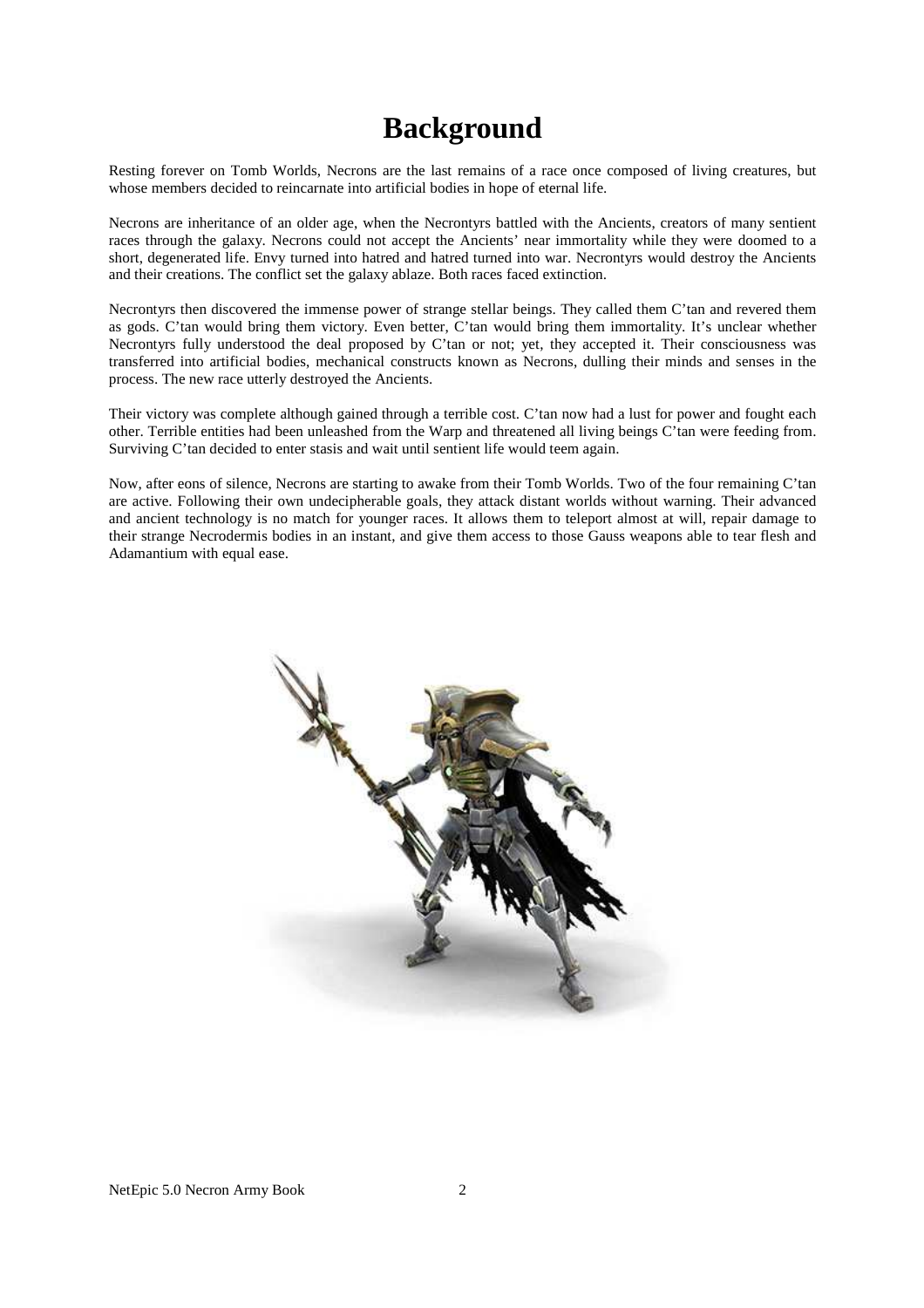## **The Necron Army**

There is no Standard Army / Codex Army difference for Necrons. All (100%) of your points must come from this book. Since all living things are regarded as prey you may not have allies.

**Note**: The Necron army list is new and should be considered optional. You must have the permission of your opponent before crushing him with them…

#### **Building a Necron Army**

A Necron Army is built following the same rules as other forces. You may purchase Company, Support and Special cards up to the nominated point limit of the battle. For each Company card selected you may take up to 5 Support and 1 Special Card worth of units.

#### **Optional Rule**: **Tomb World**

Sometimes a battle with Necrons takes place on a Tomb World, a desert world where Necrons have slept in stasis for millennia. So close to their underground bases, Necrons fight with a renewed energy.

On a Tomb World, ignore Phase Out rules. Plus, per 2'000 points of the Necron Army, you can either install one Portal (Knight) or two Portals (Vehicle) on terrain features, for free. Those portals can't be destroyed unless the terrain feature itself is removed through a special effect. Yet, a battle on a Tomb World usually means Necrons are reacting to intruder invasion. They don't have time to activate their largest units. As a result, a Necron army fighting on a Tomb World can include no unit of Titan / Praetorian size.

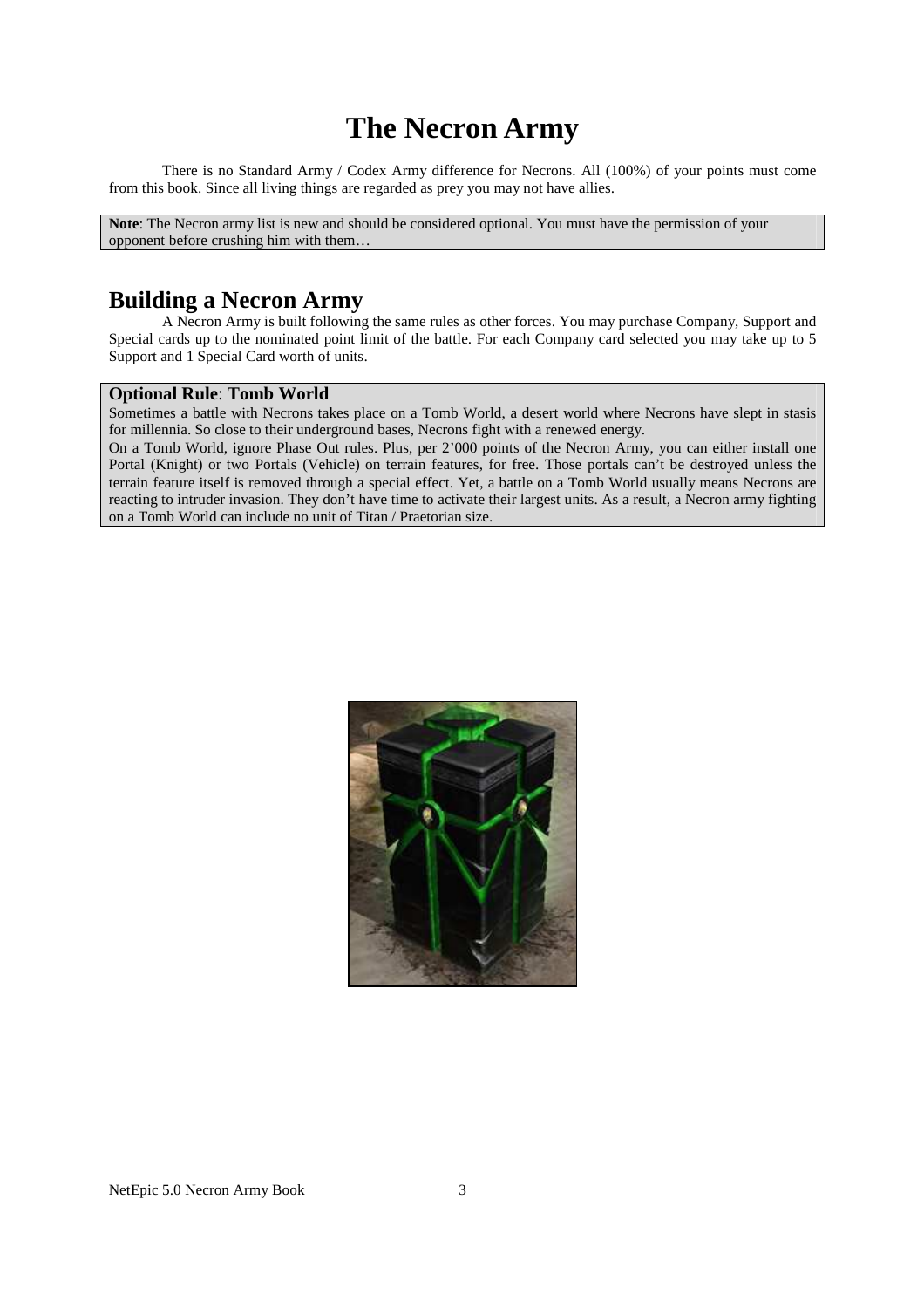## **Special Rules**

#### **Necrons**

All units from this list are both **Fearless** and **Inorganic** as per NetEpic Core rules.

#### **Living Metal**

Possibly the most terrifying Necron characteristic is their ability to regenerate from nearly any damage and return to fight once more – faculty granted by the Necrodermis alloy they are created from, combined to nanometric scarabs constantly repairing their structure. Most Necron units benefit from an unnatural resistance to damage, translated in game mechanics through a fixed saving throw. This ability is already included in each unit's profile.

#### **Gauss Technology**

Many Necrons carry a Gauss weapon. Scholars have identified a number of different versions but they all rely on the same technology, an accelerated energy beam able to utterly destroy any target down to molecular level. All Gauss Weapons have a save modifier of -1 or better. This bonus is already included in each unit's profile.

#### **Reserves**

Nobody knows where Necrons come from, as they appear and disappear without warning. Their mastery of teleportation gives them opportunities for tactical redeployment and an optimal allocation of their forces.

During army setup, any number of units may be kept in Reserves as long as there are Portals (see below) large enough for them deployed on the battlefield. Reserves refer to a place far from the actual battle, perhaps in the depths of a Tomb World thousands of light-years away; the exact location is not important. Units in Reserve receive orders normally. They are unable to attack or to be attacked in any way while in Reserve. Each unit is activated as usual and may reach the battlefield through a Portal during its activation.

#### **Portal**

Necrons have no transports like lesser races, they use Portals instead. Portals are typically installed on Monoliths but other passages have been spotted on larger units and even on Tomb World structures. Crossing a Portal allows a unit to move into or out of Reserves. Crossing a Portal costs 5 cm of movement for the crossing unit and nothing for the unit carrying the Portal. A Portal may be used regardless of the movement of carrying unit. There is no limit to the number of units crossing a single Portal in a given turn, and a single unit may also cross several Portals during its activation. Destroying a Portal has no effect on units that crossed it earlier; yet, if a unit in Reserve has no means of reaching the battlefield because all Portals it could use have been destroyed, it is immediately destroyed too.

Portals are of different size and each unit description mention the largest pinning class allowed. For example, a Portal (Vehicle) means that any unit of Vehicle size or smaller may use this Portal.

Unless specified otherwise, units exiting from a Portal must be placed within 1 cm of the unit carrying the Portal and in its front arc. On terrain features, units must appear within 1 cm of the Portal.

#### **Phase Out**

Necron forces act as wheels of a complex war machine but sometimes vanish without warning. For this reason, Support Cards add to the Break Point and Victory Points of the Company they are attached to. The result needs to be computed before battle begins. For all other intents and purposes, Support cards form their own detachments and are separate from other units in the army, as usual.

Once the break point of the combined Company is reached, the whole group immediately withdraws to a safe place through teleportation. All remaining forces of the broken group are removed and count as destroyed. The Necron opponent is awarded Victory Points for the company and its support cards.

When a company phases out, other companies and their respective support cards are unaffected. Units purchased through Special Cards are unaffected as well, no matter their original company. Yet, the loss of Portals due to Phase Out can cause catastrophic chain reactions!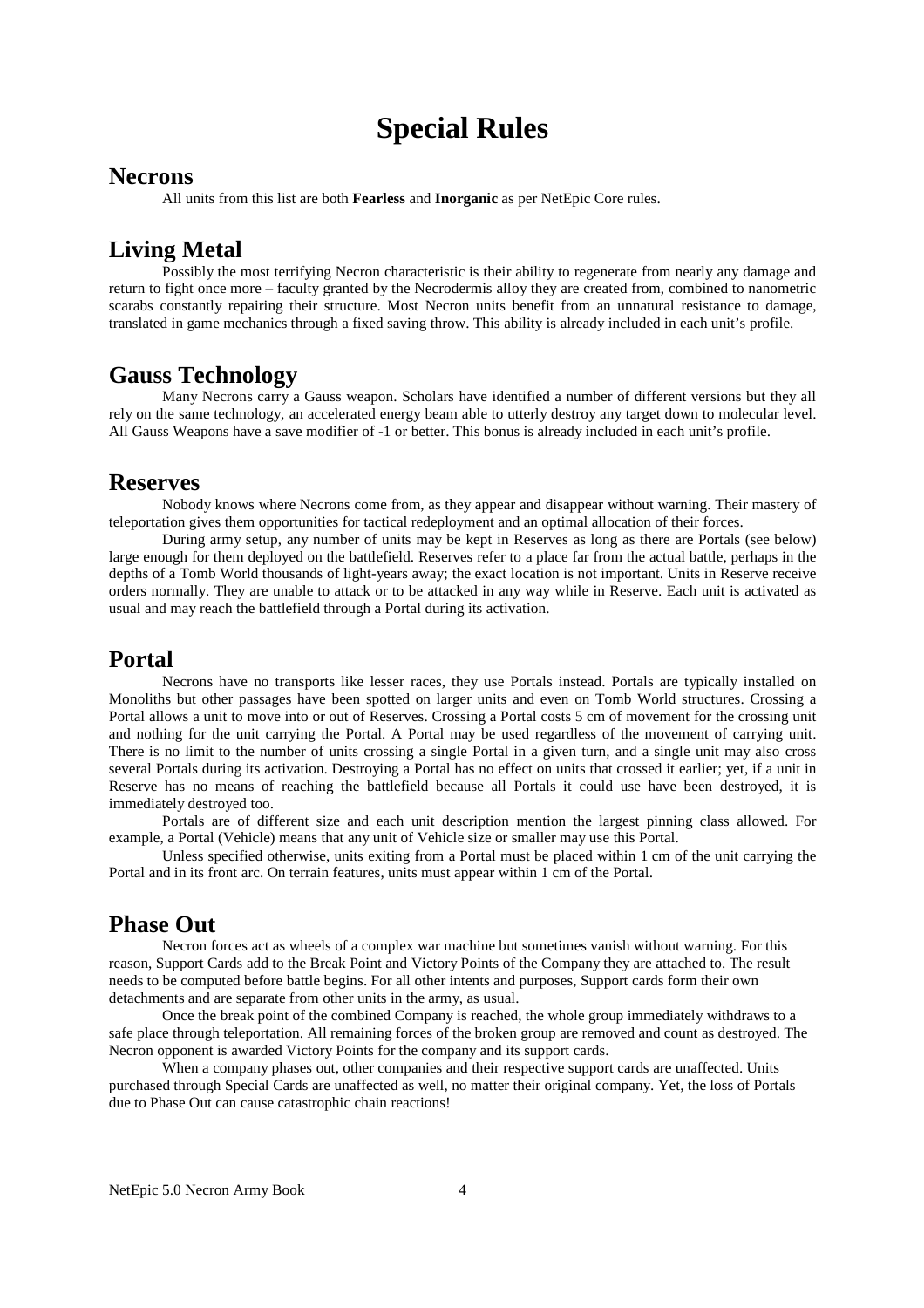#### **Necron Victory Points**

Necrons are ancient beings whose goals are totally inscrutable to any living creature in the galaxy. Yet, Necron commanders know the best ways to fight the younger races in battle. They understand the value of supply lines or communication towers, and they know, for example, how to launch a raid against a stronghold to recover elements of Necron technology fallen into the wrong hands. For this reason, despite their strangeness, Necrons fight and score VP as any other faction through the destruction of enemy forces and the holding of objectives.

#### **Necrons and Tyranids**

Tyranids are ill-suited to fight Necrons since they lack any biological value. Tomb Worlds are also dust deserts poor in resources. Tyranids do not score additional Victory Points when Necrons phase out. However, they receive the usual double VP for destroying units purchased as Special Cards.

Note that Tyranids may have trouble to win low point battles since they do not score VP for objectives. This is not specific to Necrons but worsened in this case. To balance this, if in any End Phase there is nothing but Special Card units on the table for the Necron side, the Tyranid player is immediately granted victory irrespective to the VP level of each army.



|              | <b>Army Card</b>          | Cost | <b>Notes</b>          |
|--------------|---------------------------|------|-----------------------|
| 1)           | Warrior Legion            | 850  | Break Point 27, VP 19 |
|              | Destroyer Eques           | 300  |                       |
|              | Tomb Spyder               | 50   |                       |
|              | Wraith Phalanx            | 150  |                       |
| $\mathbf{2}$ | Monolith Egressor         | 800  | Break Point 8, VP 18  |
|              | Pylon                     | 250  |                       |
|              | <b>Tomb Golem Triceps</b> | 150  |                       |
|              | <b>Tomb Stalker Titan</b> | 450  | Break Point 1, VP 5   |
|              | <b>Total</b>              | 3000 |                       |

## **Sample Army**: **Death Metal**

This sample army is made of two companies. The first one has a combined break point of 27 before phasing out (see Necron special rules above) and is worth 19 VP. The second has a combined break point of 8 before phasing out and is worth 18 VP. The Tomb Stalker is a lone Titan whose break point is the model itself. It is worth 5 VP.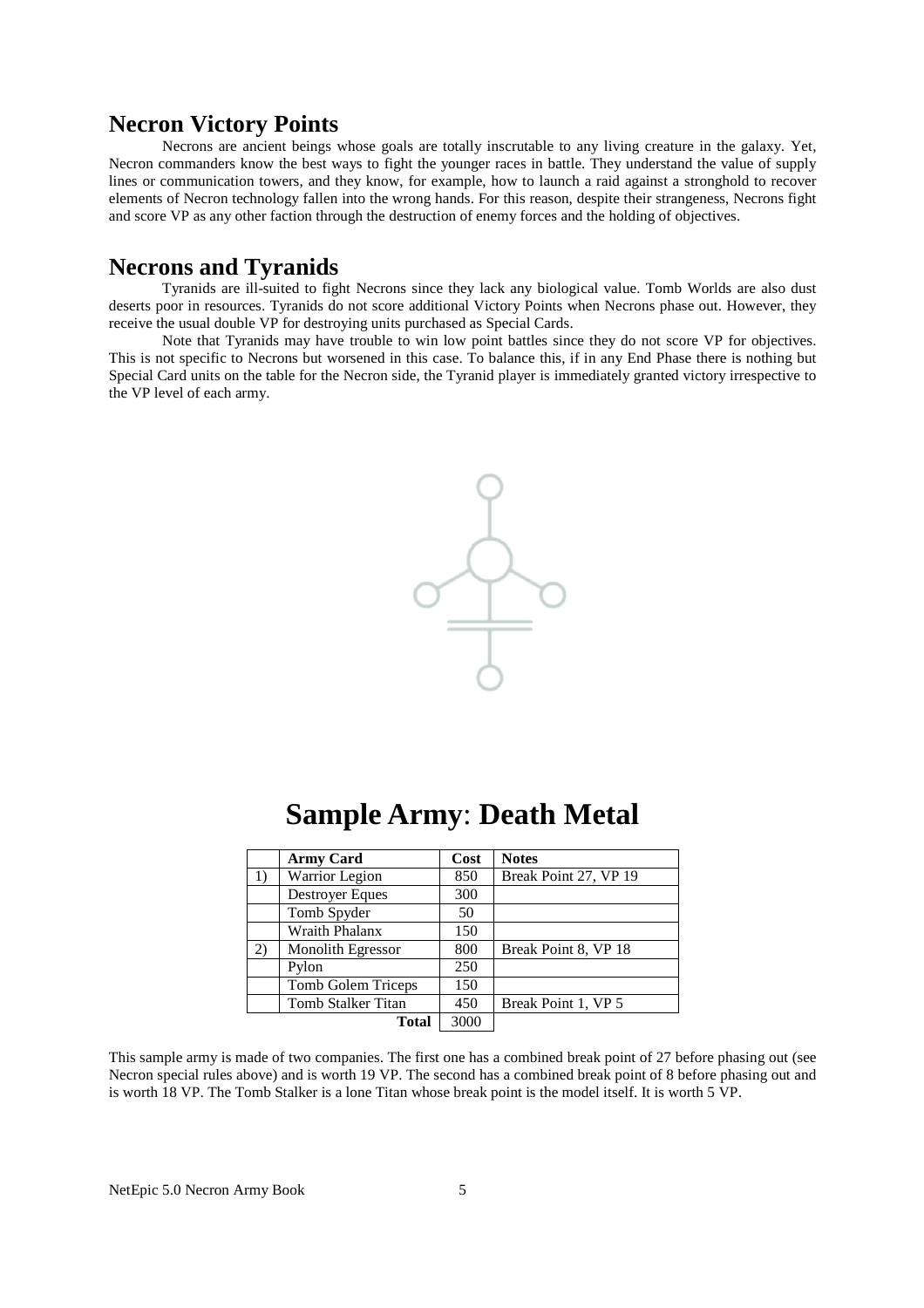# **Unit Descriptions**

Special abilities applying to each unit are listed under its description. Abilities not detailed in each unit are described in NetEpic core rules.

## **Infantry**

**Necron Warriors** are the backbone of the Necron army. They are numerous and provide strong fire support with their Gauss Flayers. Their bodies allow them to sustain massive damage and continue functioning.

**Necron Immortals** were among the first Necrontyrs to give up their flesh and embrace the metal. They are more durable, heavy variants of the Warrior and wield Gauss Blasters.



**Flayed Ones** are capable melee fighters with claws and blades able to flay a man alive in seconds. They sometimes adorn themselves with still wet pieces of skin and hide from their latest victims and are a terrifying sight to behold. Flayed Ones frequently serve as scouts, sneaking ahead of the main Necron force to gain the element of surprise.

- **Infiltration**.
- **Fear**.

**Pariahs** are the ultimate Necron evolution, created from Necrodermis and selected human victims. Each Pariah wields a deadly war scythe with a built-in Gauss Blaster. They radiate an unnatural aura that severely unnerves their enemies. Since they are partly human, they are unable to self-repair like other Necrons.

- **Elite.**
- **Soulless**: Any unit within 25 cm of Pariah count as having a Morale value of 4, unless it was already worse.
- **Psychic abominations**: Pariahs are able to adversely affect Psykers with their powerful emanations of dread. Any enemy Psyker within 25 cm of a Pariah stand may only use psychic powers if he first rolls 5+ on a D6.

**Necron Lords** are the commanders of Necron forces, chosen due to being one of the few Necrons to retain sentience. They are apt commanders, increasing the efficiency of nearby Necrons through advanced equipment like the Resurrection Orb. Necron Lords are ranked in staged levels of importance, ranging from strike force level bronze lords to Platinum level overlords. They are sometimes mounted on the same platforms than Destroyers (see below) and then count as Cavalry.

- **Command.**
- **HQ.**
- **Combat Leader.**

**Wraiths** hover over the battlefield. These ghostly creatures lack legs but are able to phase in and out of reality, allowing them supernatural speeds.

- **Hard to Hit.**
- **Phase shift:** Wraiths ignore terrain effects during their movement. Wraith can enter impassable terrain but can't end their movement in it.

## **Cavalry**



**Destroyers** appear like the strange fuse of a Necron Immortal and a hovercraft platform. They wield Gauss Cannons and sophisticated targeting systems.

• **Skimmer.** 

**Heavy Destroyers**: they are more powerful versions of the Destroyers, carrying the dreaded Heavy Gauss Cannon.

• **Skimmer.** 

**Tomb Spiders** are large spider-like robots whose task is to maintain Necron tomb complexes. In battle, they augment the self-repairing factor of nearby Necrons.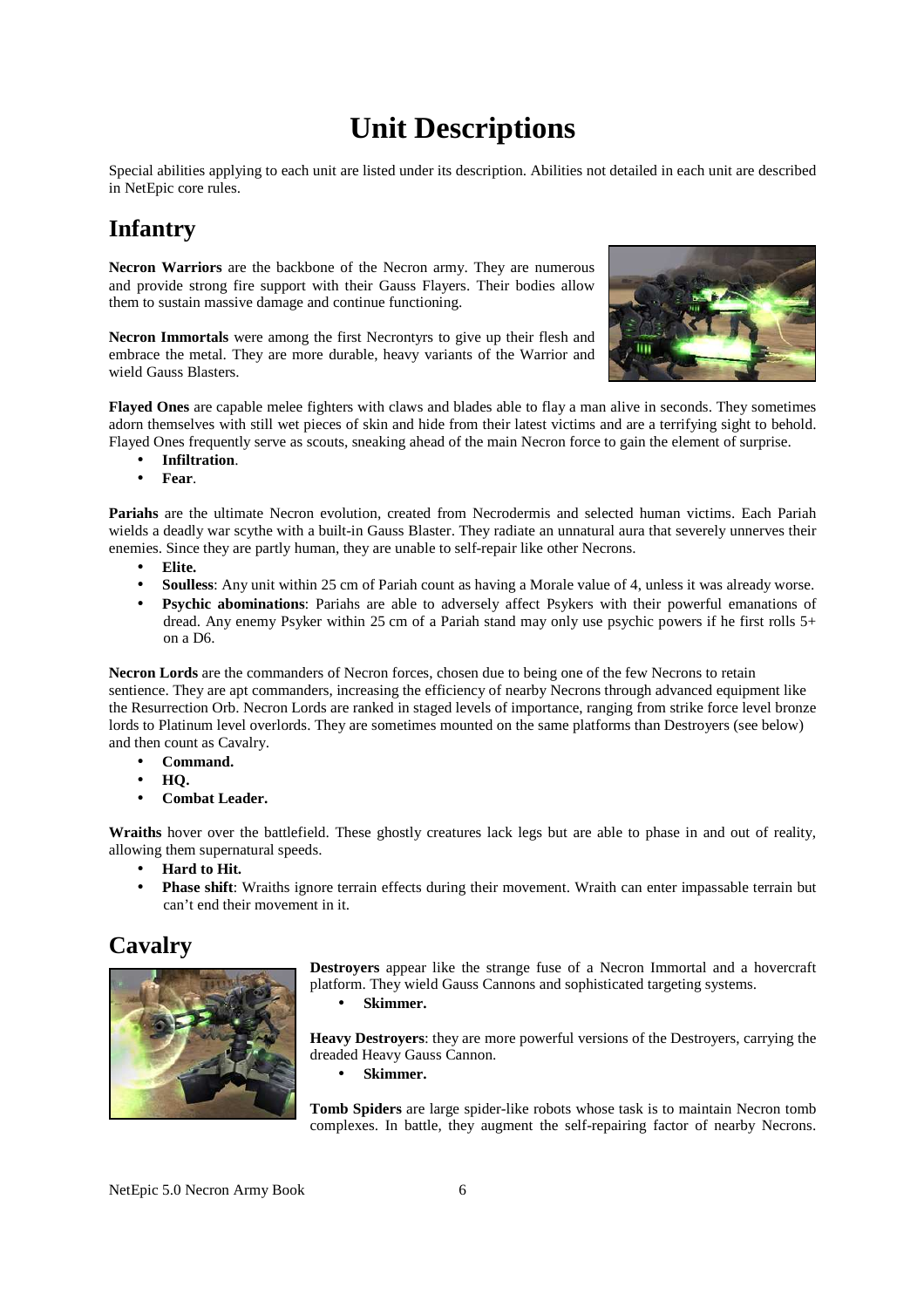They can also use their internal systems to manufacture clouds of Scarabs, small beetle-like robots, to engage nearby enemies.

- **Skimmer.**
- $HO$ .
- **Auto-repair**: friendly infantry stands within 15 cm of a Tomb Spider improve their fixed save by +1 (no matter how many Tomb Spiders wander around.) If they lack a fixed save, Auto-repair has no effect.

#### **Vehicles**

**Obelisks** are strange constructs over a square base sharing the same crystal matrix than Monoliths. Formations of Obelisks provide support to infantry or perform raids deep in enemy lines.

- **Skimmer.**
- **All-Around Armor.**
- **Teleport.**
- **Ignore Cover**: The Flux Arc fired by Obelisk ignores to-hit modifiers for cover.



## **Knights**

**Tomb Golems** appear like scaled up Necron warriors of antique design and tower above Necron hordes. Rarely seen in Necron raids, they are more frequently encountered by unlucky explorers desecrating a Tomb World. They are armed with a Gauss weapon of tremendous proportions, but carry it as a gun instead of having the weapon built-in in the arms like Imperium Knights – a hint that Tomb Golems may have other purposes out of the battlefield.

Gauss Bane: this powerful rifle is the most destructive anti-tank weapon of the Necron arsenal out of Titan weapons. Yet, it has a limited arc of fire. The two attack dice of the Bane must be allocated to a single target.

**C'tan Nightbringer**: The Nightbringer is the mightiest C'tan to have ever existed and became a bane for all sentient creatures, including other C'tan. The Nightbringer may use one of the following Psychic powers once per turn:

- **Gaze of Death**: in the First Fire segment, place a Barrage template anywhere within LoS of the Nightbringer. Any unit more than half covered by the template suffers 8 BP with a -6 TSM. The attack causes D6 wounds on multi-wound creature. The Gaze of Death is a physical psychic attack.
- **Ætheric Tempest**: in the First Fire segment, Place the large 12 cm barrage template centered on the Nightbringer. All Vehicle class units and smaller are hit automatically with no TSM. The Ætheric Tempest is a physical psychic attack.

The Nightbringer is not destroyed after a failed save or a defeat in close combat. Each time the Nightbringer should be destroyed by a ranged weapon, give it a damage counter instead. If the C'tan is defeated in close combat it takes a number of damage counters equal to the difference in the scores. In the end phase, each damage counter inflicted this turn may be removed with a roll of 4+. Damage counters not removed just add up to the ones received on previous turns.

If the Nightbringer has 6 or more damage counters after its repair attempt, then it is truly destroyed as its Necrodermis body explodes. Remove the model from play. All models within 1D6 cm must make an unmodified save to avoid destruction.

- C'tan: you can only have one C'tan in your army.
- **Skimmer.**
- **Command.**
- **Psychic Save (2+)**
- **Terror.**
- **All-Around Armor.**
- **Psychic powers**, see above.

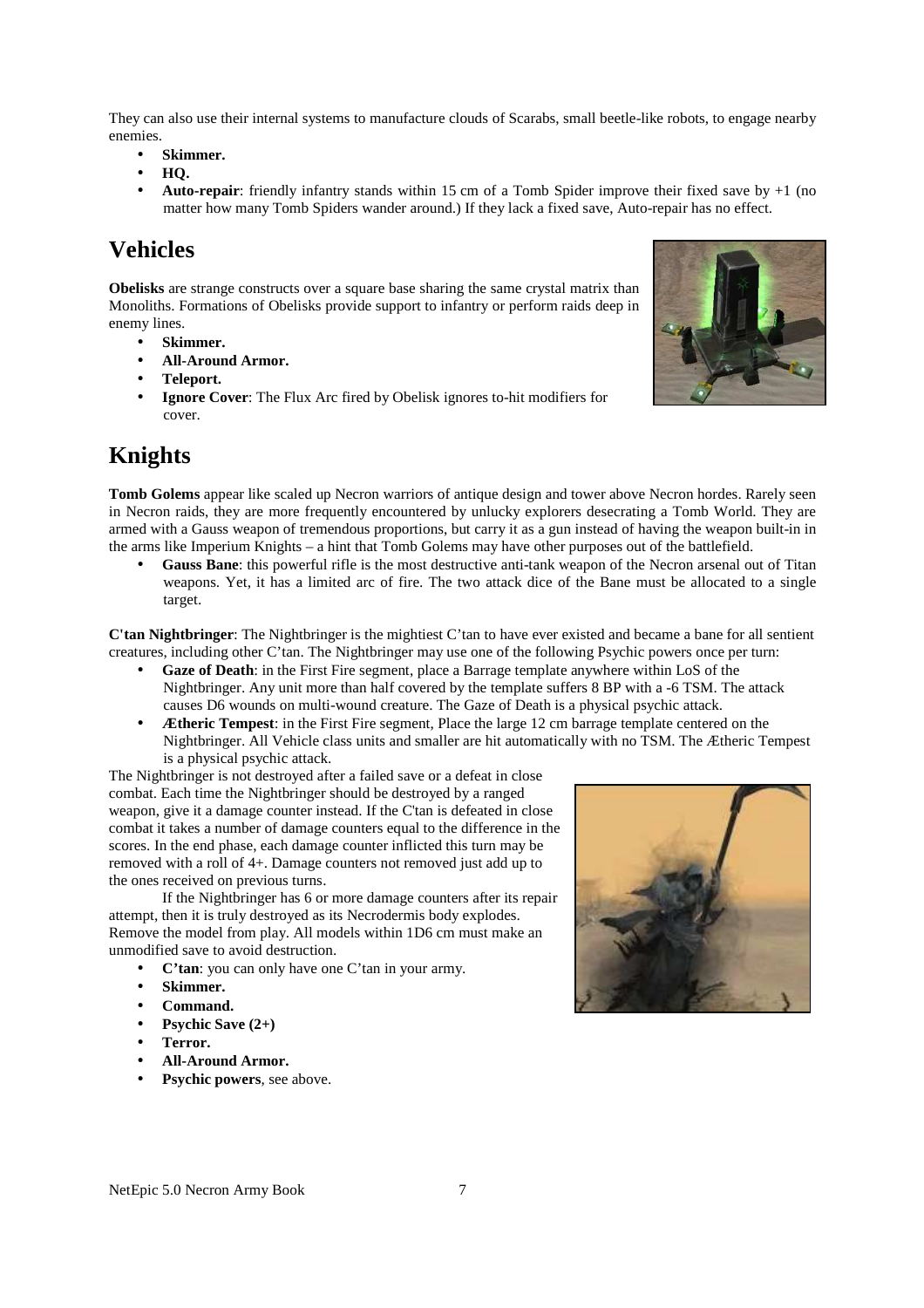**C'tan Deceiver**: The Deceiver is a master manipulator. He is rumored to have "offered" Necrontyrs their new bodies and to have fomented a war among the C'tan only to rule after they have killed each other. The Deceiver may use one of the following Psychic powers once per turn:

- **Deceive**: at the end of the Order Phase, pick an enemy unit with an order counter within LoS and place a new order counter next to it (Charge, First Fire or Advance.) This new counter will be the real order of the unit this turn, regardless of what its original order has been. Then roll 2D6: if the result is greater than the number of models affected so far, you can use Deceive on a new unit. Titans / Praetorians count as 10 models for this purpose. Deceive has no effect on units that do not receive regular orders (Avatar, Command units...) Once all order counters have been placed, victims are allowed a psychic save. *For example, the Deceiver puts a Charge order on a Land Raider squadron with 2 models left. A 2D6 roll gives 11 and the Deceiver can go on. A First Fire order is put on a Space Marine Assault detachment with 6 stands. The 2D6 rolls now gives a 7, less than the 8 models affected so far (2 Land Raiders then 6 Assault stands). The psychic power cannot be used any further this turn.*
- **Misdirect**: this power must be used at the beginning of the Close Combat phase when the Deceiver is engaged by enemy units. The Deceiver leaves close combat before it is resolved. Place it within 10 cm of its current position but at least 1 cm away of any enemy unit and out of any impassable terrain. If no suitable location can be found, the power fails.

The Deceiver is not destroyed after a failed save or a defeat in close combat. Each time the Deceiver should be destroyed by a ranged weapon, give it a damage counter instead. If the C'tan is defeated in close combat it takes a number of damage counters equal to the difference in the scores. In the end phase, each damage counter inflicted this turn may be removed with a roll of 4+. Damage counters not removed just add up to the ones received on previous turns.

If the Deceiver has 4 or more damage counters after its repair attempt, then it is truly destroyed as its Necrodermis body explodes. Remove the model from play. All models within 1D6 cm must make an unmodified save to avoid destruction.

- **C'tan**: you can only have one C'tan in your army.
- **Skimmer.**
- **Command.**
- **Psychic Save (2+)**
- **All-Around Armor.**
- **Psychic powers**, see above.

## **Super-Heavies**

**Monolith** is often the first and most frightening sight of a Necron invasion. This huge pyramid-shaped war engine far more dangerous than it seems for its Portal is an exit gate for Necron legions.

- Particle Whip: this turret-mounted weapon has two fire modes, spread or focused. It can't use both in a single turn. The spread mode fires a barrage which is not combined to barrage fired by other Monoliths.
- **Heavy Skimmer**: the Monolith moves as a Skimmer but is unable to perform pop-up attacks.
- **All-Around Armor.**
- **Teleport.**
- **Point Defense (6).**
- **Portal (Infantry)**: see Necron special rules.

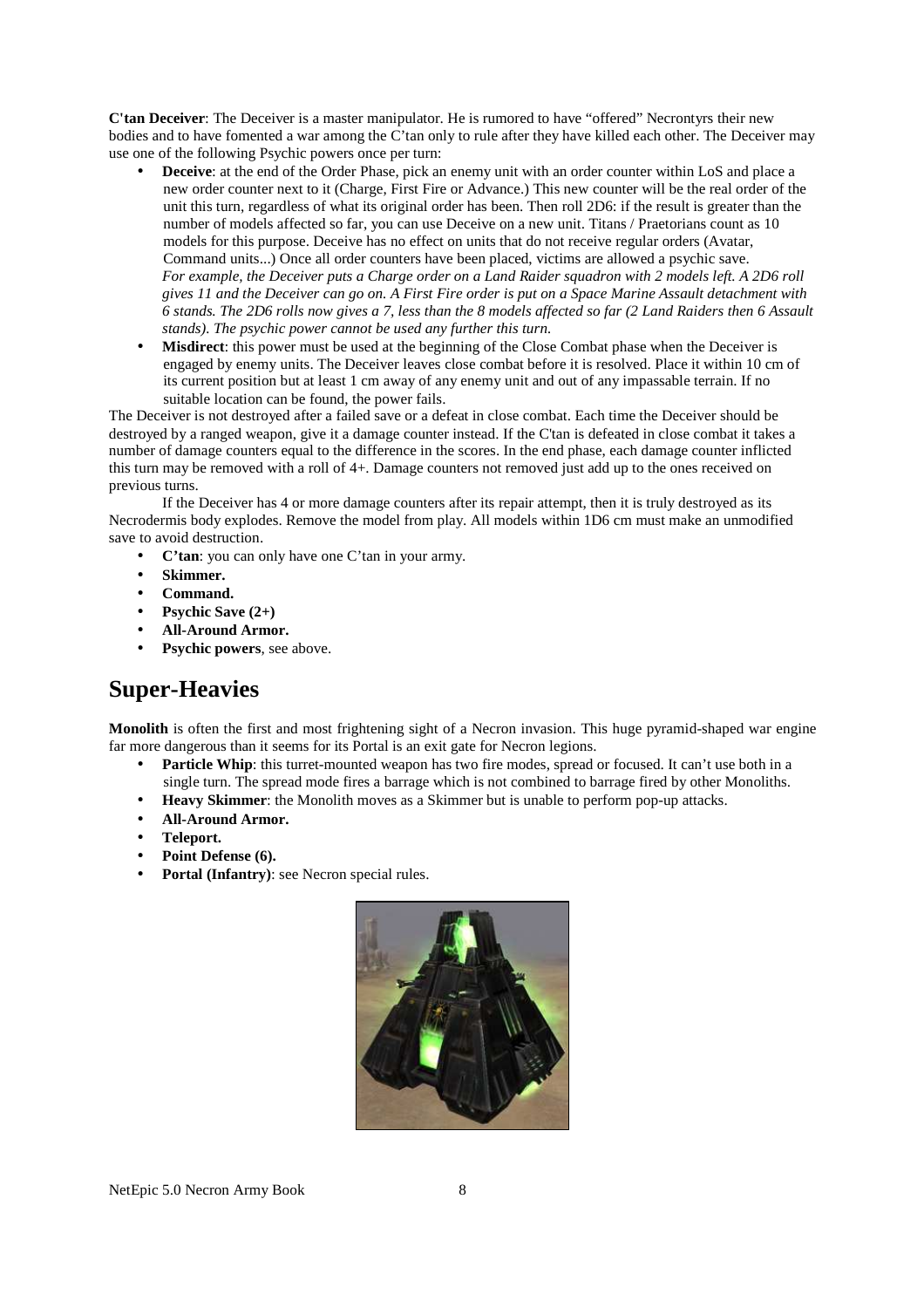**Pylons**: these huge defense platforms are spread through the galaxy and appear like harmless ruins or stay buried in the ground until they activate. Then, Pylons are able to take down orbiting spacecraft and ground units alike.

- **Slow**: Pylons move only in a limited manner. They can move up to 10 cm on Charge Orders only.
- **Heavy Skimmer**: the Pylon moves as a Skimmer but is unable to perform pop-up attacks.
- **All-Around Armor.**
- **Teleport.**
- **Advanced Anti-Aircraft**: the Particle Accelerator counts as an Anti-Aircraft weapon, but suffers no penalty to hit ground targets.
- **Point Defense (10).**

#### **Other**

**Scarab Swarms**: Scarabs are small beetle-like robots constantly repairing damaged Necrons. Skimming silently in the empty corridors of Tomb World Necropolis, they number among the countless mechanical servitors Necrons used for maintenance over the millennia. Yet, they also accompany their masters in battle and sometimes drown enemy units under their claws. You need infantry to use Scarab Swarms.

Scarab Swarms are purchased as Support cards and add 1 VP to the company they are attached to. They bring in two Scarab tokens that can be used by any infantry stand in the company or in support cards attached to the company. Each token can be used in two ways:

- **Repair**: use a token to re-roll a fixed save on any Infantry-sized stand. A save can only be re-rolled once.
- **Assault**: use a token to attack the enemy. Place a barrage template within 25 cm of a Necron infantry stand. Each enemy model under the template suffers 4 BP ignoring cover with no TSM. A single infantry stand can only "send" one Scarab Swarm per turn this way.

 $\frac{1}{\sqrt{2}}$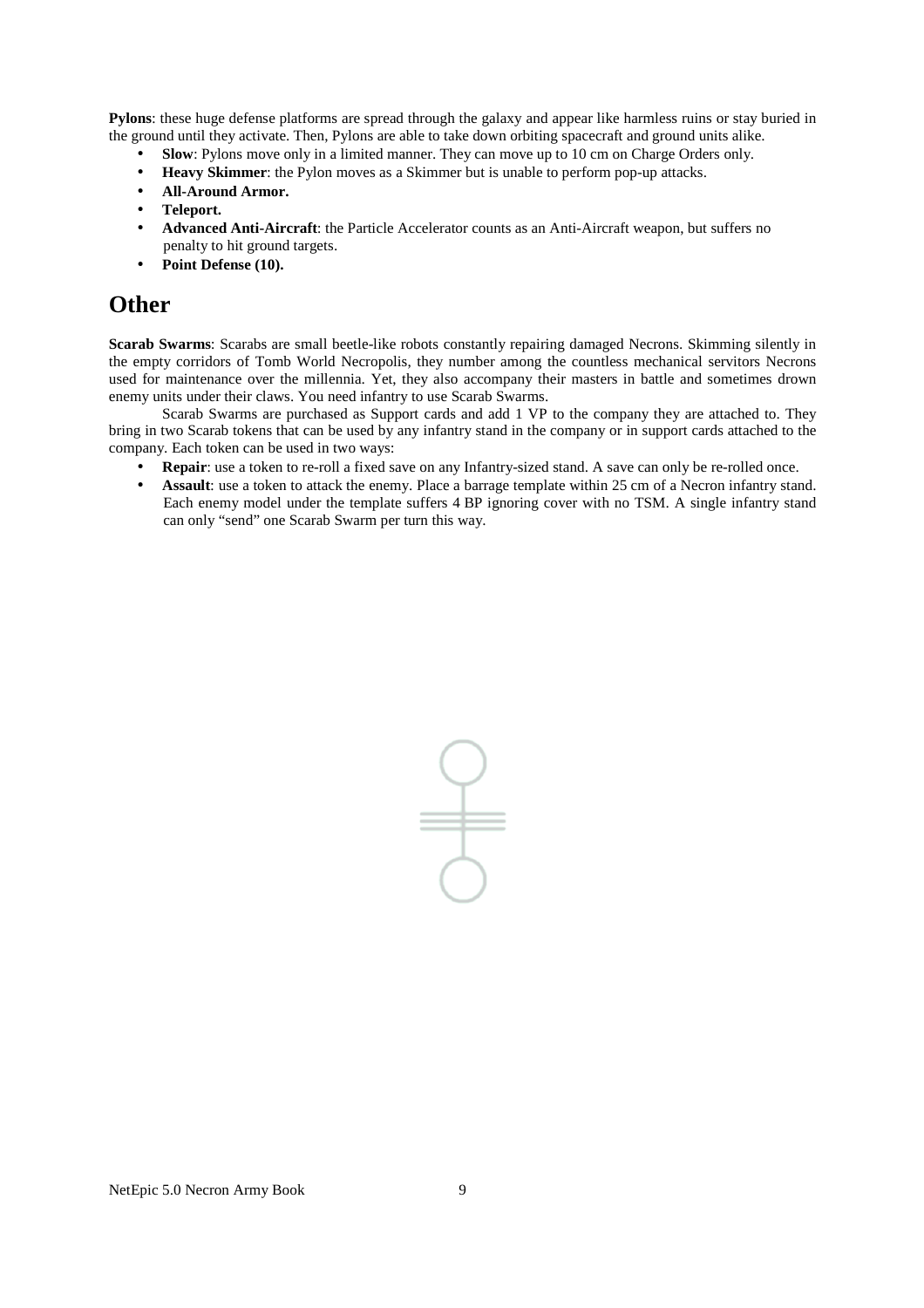## **Titans & Praetorians**

Necron Titans & Praetorians can wreak havoc while absorbing a disheartening amount of return fire. They all share the following special abilities:

- **Heavy Skimmer**: Titans & Praetorians move as Skimmers but are unable to perform pop-up attacks.
- **Agile.**
- **Psychic Save (4+)**
- **Reinforced Necrodermis**: Necron do not use shields but rely instead on reinforced Necrodermis, giving them extreme resistance. The damage roll bonus given by Penetrating  $(+X)$  weapon is ignored against Reinforced Necrodermis; treat these hits as regular hits instead. Other special damage-dealing abilities, like a grab attack, retain their full effect though.
- **Necrodermis Strength**: A Necron Titan/Praetorian has a Necrodermis Strength value, representing the countless nanometric scarabs constantly repairing the structure at molecular level. Damage may increase to the point they are unable to mend the armor fast enough and it's only then that real damage occurs. Necrodermis offers a global protection against ranged weapons. When a weapon hits, ensure the hit lands on an actual location of the template. If it is the case, then it weakens the resistance of the war machine. The Strength decreases by an amount equal to the TSM of the weapon. If reduced to zero, the hit is carried out with its remaining TSM. The Necrodermis Strength has no effect on close combat.

*For example, a Tomb Stalker with 4 points of Necrodermis Strength left is hit on the Hull by a laser cannon (-2 TSM). It loses 2 Strength points and the attack is stopped. Later in the turn, a Leg is hit by a siege mortar (-3 TSM): the two remaining Strength points are now gone but it's not enough to stop the impact. A hit with -1 TSM is resolved on the Leg location.* 

Obviously, a weapon with no TSM cannot damage a Necron Titan/Praetorian unless its Necrodermis Strength has been depleted first.

Each Necrodermis Strength point lost may be restored in the End Phase through a Repair roll.

#### **Tomb Stalker**

Tomb Stalkers appears as a giant Tomb Spyders armed with claws and larger versions of the Particle Projector. They are the most frequent war machines employed by Necrons in defense of their tomb worlds, but also appear in largescale invasions, as survivors of Medusa IV can testify. The Gauss Blaster and Conversion Beam cannon have a 180° fire arc to the front of the Tomb Stalker.

- **Gauss Blaster**: the weapon combines a Gauss Weapon with a Power Claw. The Gauss Blaster may be fired in the Shooting Phase or used as a Power Claw in close combat, but not both in the same turn. When winning a Close Combat, the Power Claw allows a grab attack at +1 against a Titan / Praetorian. If the player wishes to make a grab attack, he must select a damage table from the damage location chart and roll a D6 with a +1 modifier. The defending player rolls a D6 with no modifiers. If the Tomb Stalker scores higher, the location the player selected receives the most damaging result. If the result is a tie the defender has slipped out of the grasp, but receives normal damage (resolve normally by rolling once on the damage table for that location). If the defenders score is higher, it has broken free and receives no damage. A Tomb Stalker in base-to-base contact with buildings may elect, in addition to normal attacks, to hit the building once. The building must make a save at -4 TSM or be destroyed.
- **Conversion Beam Cannon**: the power of the Conversion Beam is random, hinting that the Beam may not be designed for battle – or that Tomb Stalkers did not pass through the ages unscathed. After each hit, roll a die to know the TSM of the attack. Each attack die has its own TSM, even if they hit the same target.

#### **Warbarque**

The Warbarque is a rare occurrence in Necron armies, since it's used only for full-scale invasion of a world. The Warbarque is a miracle of technology, able to teleport itself and carrying a large Portal, acting as an entry point for a complete Necron force. The very existence of the Warbarque proves that no world is out of reach from Necrons.

- **Teleport**.
- **Portal (Super-Heavies)**: see Necron special rules.
- **Dimensional Shift**: the Warbarque is able to extend the rift in reality as it appears. The Dimensional Shift may only be fired once per battle on the turn the Warbarque appears through Teleportation. It can't be fired if the Warbarque doesn't use Teleportation. The Dimensional Shift is fired in the First Fire segment**.**
- **Engine of Destruction:** You may have only one Engine of Destruction in your army.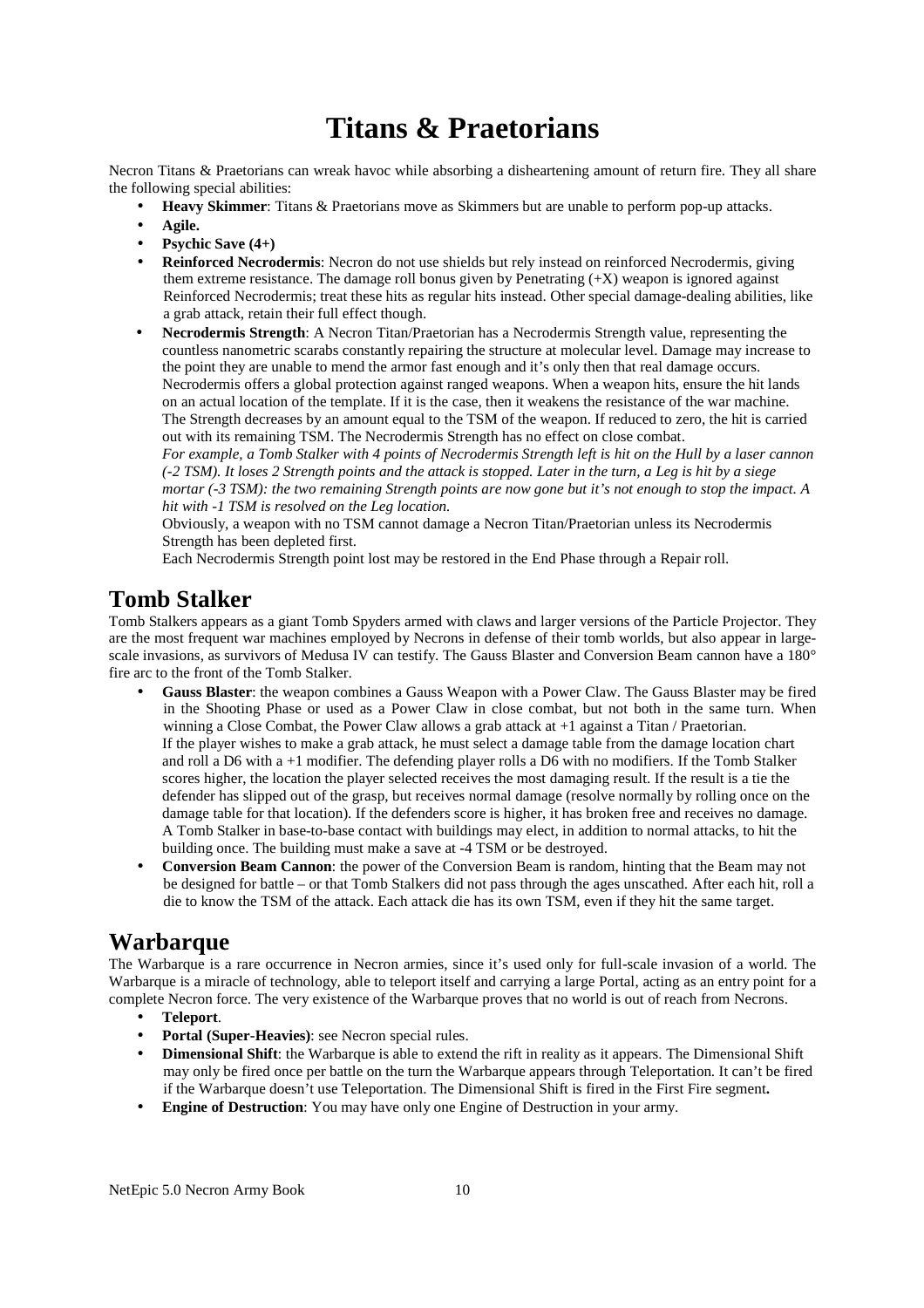### **Abattoir**

The Abattoir is a structure massive beyond relief, transported on worlds Necrons have decided to "harvest". Dropping from low orbit, it looks like a floating pyramid with thousands of tentacles underneath. The Abattoir is exceedingly rare since it was mostly designed to collect souls and fear to sustain the C'tan. An activated Abattoir is a terrifying sight, drifting over the ground while its tentacles rip and fire energy beams on all living things.

- The Abattoir has the same location template for front, sides and rear. Its weapons have a 360° arc of fire.
- **Deep Strike.**
- **Portal (Cavalry)**: see Necron special rules. The Abattoir features four Portals, one in each side.
- **Command**, except on the turn the Abattoir comes into play via Deep Strike.
- **Scarab Swarms**: the Abattoir can fire three barrage templates a turn. Those barrages are resolved separately and templates do not need to touch each other. They ignore cover.
- **Harvesters**: the tentacles covering the underneath of the Abattoir make up a single weapon known as the Harvesters. They ignore cover. While Harvesters aren't destroyed, the Abattoir can't be outnumbered by anything smaller than Titans or Praetorians. Smaller units do not generate additional Close Combat dice for fighting the Abattoir together. Moreover, Harvesters can neutralize a single weapon from each Titan opponent the Abattoir is in contact with before the combat begins. The weapon is chosen by the Necron player and may be a ranged weapon or a close combat weapon. If the Abattoir wins, the Necron player is granted an additional damage roll on the weapon table. Both damage rolls are at +2. All those abilities are lost if Harvesters are reduced to 0 attack dice.
- **Engine of Destruction**: You may have only one Engine of Destruction in your army.

#### **Æonic Orb**

The Æonic Orb is so rare that its existence is only a rumor. Epitome of Necron technology, it is supposed to hold the power of a star in a Necrodermis containment chamber, the structure being carried by an anti-grav seat. The power the Orb is able to unleash can eliminate a Titan on a single shot; a small opening in the field is enough to hurl a stream of plasma annihilating anything along its path. Imperium scholars can only speculate over the kind of targets the Orb has been designed to destroy.

- **Plasma Reserve**: The Æonic Orb starts the game with 3 plasma counters in its reserve (the maximum). The Æonic Orb regenerates 2 plasma counters in each End Phase. Those counters are used to fire the Solar Flare and to power the Solar Burst. Unused plasma counters may be used on following turns.
- **Solar Flare**: The Solar Flare can fire multiple times as long as there are plasma counters available. You can distribute plasma counters between shots as you wish: 2 counters for a shot and 1 for another, 3 for a single shot, three shots with 1 counter each, etc. You may opt to save some counters for later. For each shot, check the weapon accordingly to the number of counters spent:

| Plasma<br>Counters          | Range            | Attack<br>Dice | To-Hit<br>Roll | <b>TSM</b> | <b>Additional effects</b>                                                                                                                                                                               |
|-----------------------------|------------------|----------------|----------------|------------|---------------------------------------------------------------------------------------------------------------------------------------------------------------------------------------------------------|
|                             | $60 \text{ cm}$  |                | $3+$           | -4         | Pulse Level. Damages Buildings. Penetrating $(+1)$ .                                                                                                                                                    |
| $\mathcal{D}_{\mathcal{L}}$ | $120 \text{ cm}$ |                | $2+$           | -6         | Focused Level. Destroys Buildings. Against a hit<br>location template, 4 adjacent locations (up, down, left,<br>right) suffer an additional hit at -3 TSM. Penetrating<br>$(+1)$ against all locations. |
| $\mathcal{R}$               | 180 cm           | $\mathfrak{D}$ | $2^{+}$        | -6         | Maximum Level. As Focused, but with two attack dice<br>(and therefore two possible hits). Attack dice must be<br>allocated to the same target.                                                          |

Against a hit location template, roll for deviation as usual, in order to find the "main location" of the plasma beam. If the shot ends in an empty space, then no damage is inflicted. If a real location is hit, four adjacent locations are hit as well. On Maximum Level (3 plasma counters), roll for deviation of each hit separately.

The Solar Flare has an arc of fire of 180° to the front.

• **Solar Burst**: the Æonic Orb is able to fire a spray of plasma on a single zone. The Solar Burst may be fired after all Solar Flare attacks have been resolved and only if there is at least one plasma counter left in the reserve, but firing the Solar Burst costs no plasma counter. The Solar Burst fires only once per turn. The weapon ignores to-hit modifiers for cover and has an arc of fire of 180° to the front.

**Engine of Destruction**: You may have only one Engine of Destruction in your army.

<sup>•</sup> **Command.**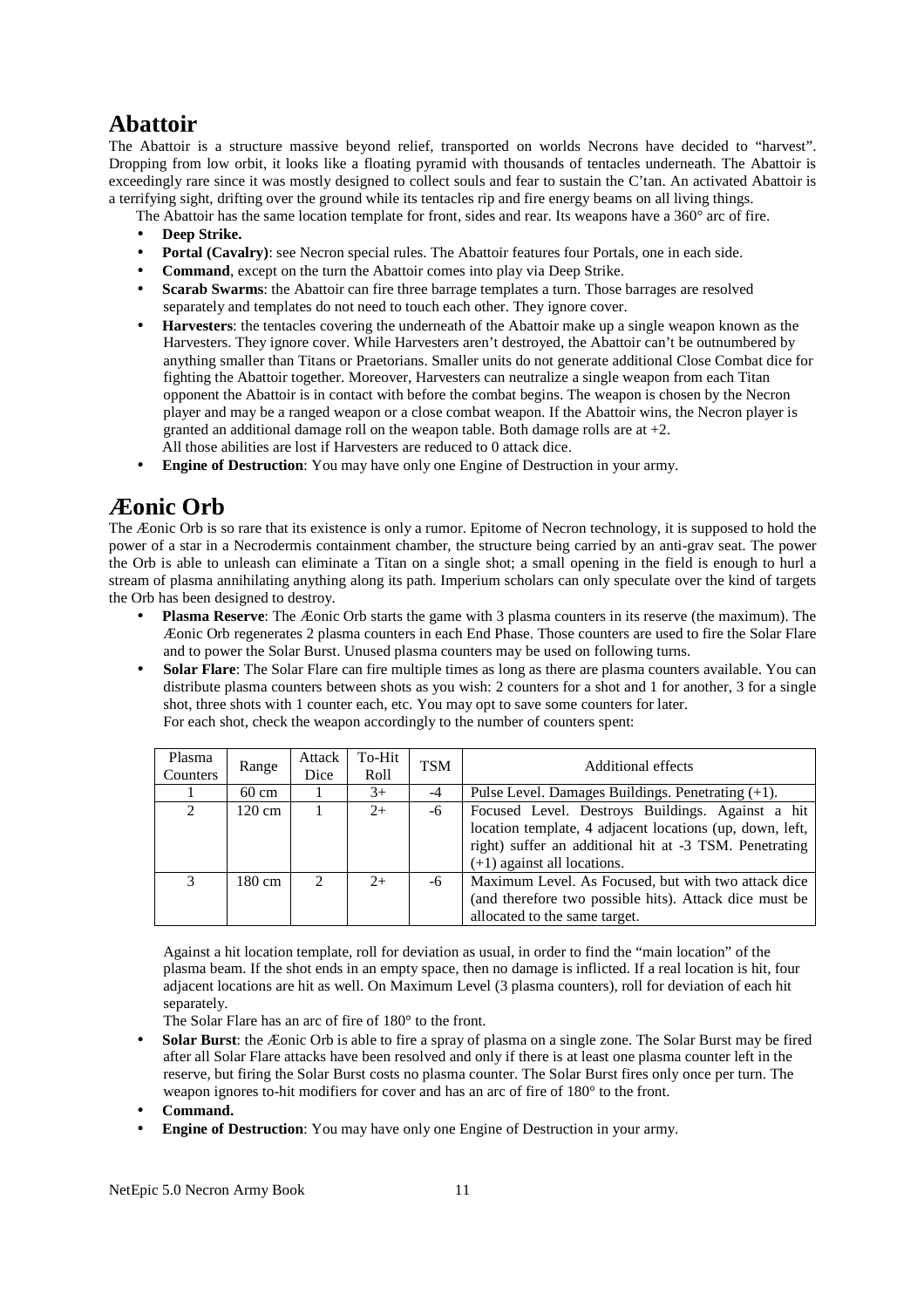## **Tomb Stalker Template**

| $Move$ $CAF$    |       | Necrodermis Self-Repair Notes<br><b>Strength</b> |    |                                                                                                    |
|-----------------|-------|--------------------------------------------------|----|----------------------------------------------------------------------------------------------------|
| $25 \text{ cm}$ | $+10$ |                                                  | 3+ | Heavy Skimmer, Agile, Psychic save (4+), Ignores the Damage<br><b>Bonus of Penetrating Weapons</b> |

Tomb Stalker weapons have a 180° arc of fire to the front of the Titan.

Gauss Blaster may be fired in the Shooting Phase or used as a Power Claw in close combat, but not both in the same turn. When winning a Close Combat, the Power Claw allows a grab attack at +1 against a Titan / Praetorian.

A Tomb Stalker in base-to-base contact with buildings may elect, in addition to normal attacks, to hit the building once. The building must make a save at -4 TSM or be destroyed.

| Weapon                        | <b>Range</b>     | <b>Attack Dice To-Hit</b> |      | TSM | <b>Notes</b>                                                                                               |
|-------------------------------|------------------|---------------------------|------|-----|------------------------------------------------------------------------------------------------------------|
| Gauss Blaster                 | 50 cm            |                           | $5+$ | - 1 | May be used as a ranged weapon or as a<br>Power Claw (grab attack $+1$ ) but not<br>both in the same turn. |
| <b>Conversion Beam Cannon</b> | $100 \text{ cm}$ |                           | 4+   | -D6 | Roll for TSM after each hit                                                                                |

|                |              | <b>FRONT</b><br>Head<br>$1+$ |              |                |                 |              | <b>SIDE</b><br>Head<br>$^{2+}$ |                |              |                 | <b>REAR</b><br>Head<br>$3+$ |              |              |
|----------------|--------------|------------------------------|--------------|----------------|-----------------|--------------|--------------------------------|----------------|--------------|-----------------|-----------------------------|--------------|--------------|
|                | Hull<br>$2+$ | Hull<br>$2+$                 | Hull<br>$2+$ |                | Hull<br>$^{2+}$ | Hull<br>$2+$ | Hull<br>$2+$                   | Hull<br>$2+$   |              | Hull<br>$^{2+}$ | Reactor<br>$3+$             | Hull<br>$2+$ |              |
| Weapon<br>$2+$ | Hull<br>$2+$ | Leg<br>$^{2+}$               | Hull<br>$2+$ | Weapon<br>$2+$ | Leg<br>$3+$     | Leg<br>$3+$  | Weapon<br>$3+$                 | Weapon<br>$2+$ | Weapon<br>4+ | Hull<br>$2+$    | Leg<br>$4+$                 | Hull<br>$2+$ | Weapon<br>4+ |
|                | Leg<br>$2+$  |                              | Leg<br>$2+$  |                | Leg<br>$3+$     | Leg<br>$3+$  | Leg<br>$3+$                    |                |              | Leg<br>4+       |                             | Leg<br>$4+$  |              |
|                | Leg<br>$3+$  |                              | Leg<br>$3+$  |                | Leg<br>$3+$     | Leg<br>$3+$  | Leg<br>$3+$                    |                |              | Leg<br>4+       |                             | Leg<br>$4+$  |              |
|                | Leg<br>4+    |                              | Leg<br>4+    |                | Leg<br>4+       | Leg<br>$4+$  | Leg<br>4+                      |                |              | Leg<br>4+       |                             | Leg<br>4+    |              |

|                 | Head                                                                                                                                                                                                                                                                                                                                                                                                                                                                         |                | <b>Reactor</b>                                                                                                                                                                                 |
|-----------------|------------------------------------------------------------------------------------------------------------------------------------------------------------------------------------------------------------------------------------------------------------------------------------------------------------------------------------------------------------------------------------------------------------------------------------------------------------------------------|----------------|------------------------------------------------------------------------------------------------------------------------------------------------------------------------------------------------|
| $1-2$           | Sensors damaged. Until repaired, the Tomb Stalker CAF<br>is $+5$ and it may only move or fire if you roll a $4+$ on a<br>D6.                                                                                                                                                                                                                                                                                                                                                 | $1-2$<br>$3-4$ | Reactor damaged. The Tomb Stalker may not move, fire or<br>repair other damage until the reactor is first repaired.<br>Reactor damaged. If the reactor is not repaired in the End              |
| 3<br>$4-5$<br>6 | Sensors damaged. CAF is now $+5$ for the rest of the game<br>and the Agile ability is lost.<br>Sensors blown off. The Tomb Stalker CAF is now +5 and<br>it may only move or fire if you roll a $4+$ on a D6. Agile<br>ability is lost.<br>Head explosion. The Tomb Stalker collapses. Roll a<br>scatter die for direction and determine which units are<br>underneath. Knight-class and larger models take a hit at -3<br>TSM, and smaller units are destroyed with no save. | 5-6            | Phase, it explodes as 5-6 below.<br>Reactor explodes! The Tomb Stalker is removed. All models<br>within 2D6 cm are automatically hit and must make an<br>unmodified save to avoid destruction. |
|                 |                                                                                                                                                                                                                                                                                                                                                                                                                                                                              |                |                                                                                                                                                                                                |
|                 | Weapon                                                                                                                                                                                                                                                                                                                                                                                                                                                                       |                | Leg                                                                                                                                                                                            |
| $1-2$           | Weapon damaged. The weapon cannot fire until it is<br>repaired.                                                                                                                                                                                                                                                                                                                                                                                                              | $1-2$          | Leg damaged. Speed drops by 5 cm until the damage is<br>repaired                                                                                                                               |
| $3-4$           | Weapon destroyed.                                                                                                                                                                                                                                                                                                                                                                                                                                                            | $3-4$          | Leg crippled. Speed drops by 5 cm.                                                                                                                                                             |
| 5               | Weapon is blown off the Tomb Stalker and scatters<br>2D6 cm in a random direction. Any models it hits must<br>make an unmodified save to avoid destruction.                                                                                                                                                                                                                                                                                                                  | 5              | Leg destroyed. Tomb Stalker may not move but may turn on<br>spot. If the Tomb Stalkers suffers three "Leg destroyed"<br>results, it fells to the ground and is destroyed.                      |
| 6               | Same as 5, but there is a flashback to the Tomb Stalker's<br>hull. Roll for damage on the Hull table.                                                                                                                                                                                                                                                                                                                                                                        | 6              | Same as 5, but there is a flashback to the Tomb Stalker's hull.<br>Roll for damage on the Hull table.                                                                                          |
|                 | Hull                                                                                                                                                                                                                                                                                                                                                                                                                                                                         |                |                                                                                                                                                                                                |
| $1-7$           | The hull is weakened. Add $+1$ to any further damage rolls against the hull.                                                                                                                                                                                                                                                                                                                                                                                                 |                |                                                                                                                                                                                                |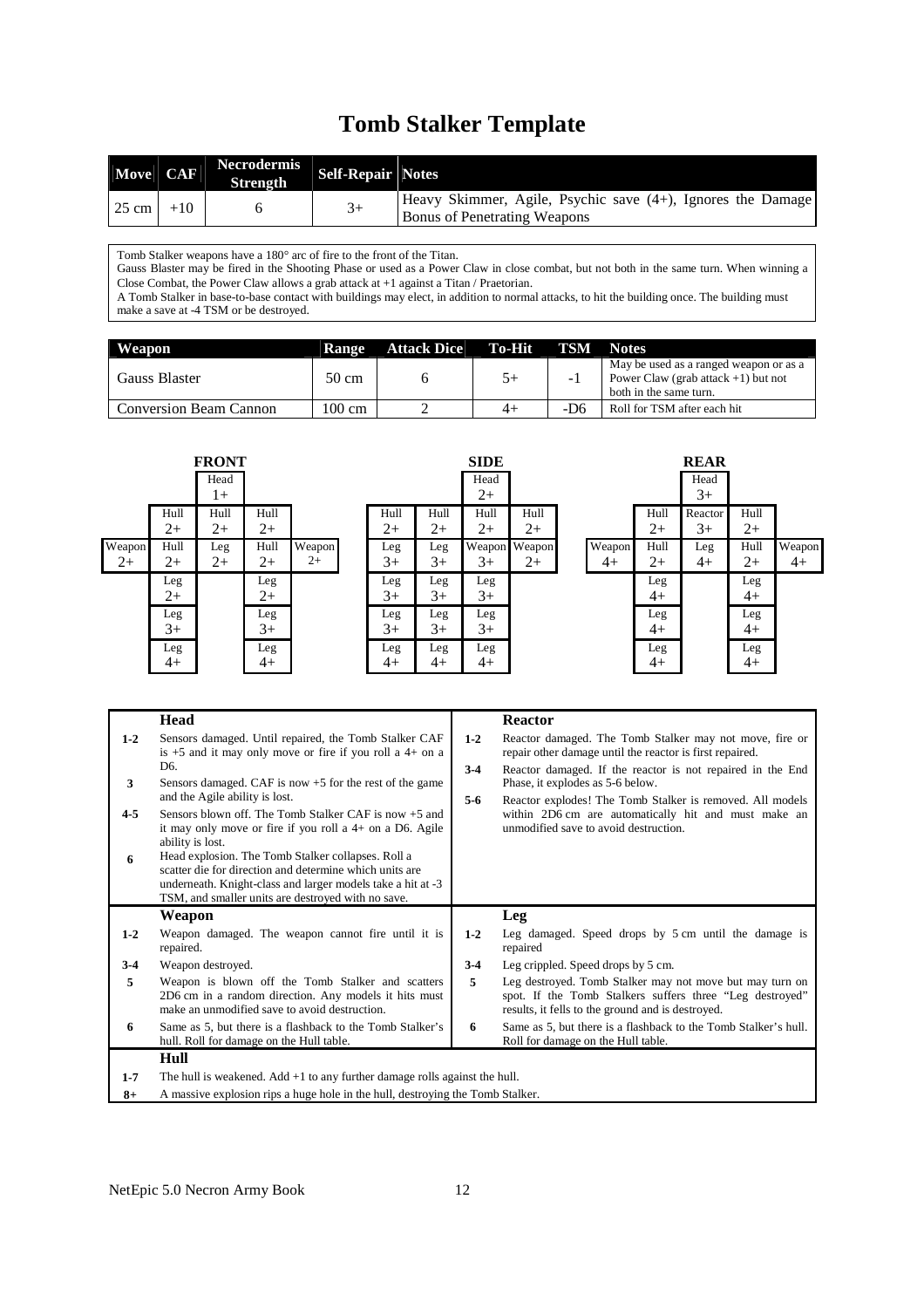## **Warbarque Template**

| $Move$ $CAF$    | Necrodermis Self-Repair Notes<br><b>Strength</b> |    |                                                                                                                             |
|-----------------|--------------------------------------------------|----|-----------------------------------------------------------------------------------------------------------------------------|
| $20 \text{ cm}$ |                                                  | 4+ | Heavy Skimmer, Agile, Teleport, Psychic save (4+), Ignores the<br>Damage Bonus of Penetrating Weapons, Portal (Super-Heavy) |

Warbarque weapons have a 360° arc of fire.

The Dimensional Shift is a one-shot weapon that can only be fired the turn the Warbarque is brought into play through Teleportation.

It can't be fired if the Warbarque doesn't use Teleportation.

The Dimensional Shift is fired in the First Fire segment.

| Weapon            | Range | <b>Attack Dice To-Hit</b> |             | TSM | <b>Notes</b>                                                       |
|-------------------|-------|---------------------------|-------------|-----|--------------------------------------------------------------------|
| Gauss Turret      | 50cm  |                           | 4+          | -2  |                                                                    |
| Electro-Hull      | 15cm  |                           | $6+$        |     | Ignore covers                                                      |
| Dimensional Shift | 10cm  | 6 BP                      | $4+$<br>- 3 |     | Fired in the FF segment when<br>Warbarque appears, one-shot weapon |

**FRONT** SIDE REAR

|      | <b>Bridge</b><br>$1+$ |      |
|------|-----------------------|------|
| Hull | Hull                  | Hull |
| $2+$ | $2+$                  | $2+$ |
| Hull | Portal                | Hull |
| $2+$ | $3+$                  | $2+$ |
| Hull | Portal                | Hull |
| $2+$ | $3+$                  | $2+$ |
| Hull | Anti-G                | Hull |
| $2+$ | $2+$                  | $2+$ |

| Bridge<br>$3+$ |        |      |      |        |
|----------------|--------|------|------|--------|
| Hull           | Hull   | Hull | Hull | Hull   |
| $3+$           | $3+$   | $3+$ | $3+$ | $3+$   |
| Hull           | Hull   | Hull | Hull | Portal |
| $3+$           | $3+$   | $3+$ | $3+$ | $4+$   |
| Anti-G         | Anti-G | Hull | Hull | Portal |
| $4+$           | $3+$   | $3+$ | $3+$ | $4+$   |
| Anti-G         | Anti-G | Hull | Hull | Hull   |
| 4+             | $3+$   | $3+$ | $3+$ | $3+$   |

|                | <b>Bridge</b> |                |
|----------------|---------------|----------------|
|                | $^{4+}$       |                |
| Hull           | Hull          | Hull           |
| $4+$           | $4+$          | $4+$           |
| H <sub>U</sub> | Anti-G        | H <sub>U</sub> |
| $4+$           | $4+$          | $4+$           |
| Anti-G         | Anti-G        | Anti-G         |
| $4+$           | 4+            | $4+$           |
| Anti-G         | Anti-G        | Anti-G         |
| $5+$           | $5+$          | $5+$           |
|                |               |                |

|       | <b>Bridge</b>                                                                                                         |       | <b>Anti-Grav System</b>                                                                                                                                                                                                                                                                               |
|-------|-----------------------------------------------------------------------------------------------------------------------|-------|-------------------------------------------------------------------------------------------------------------------------------------------------------------------------------------------------------------------------------------------------------------------------------------------------------|
| $1-2$ | The robotic mind is confused. Turn the Warbarque in a                                                                 | $1-2$ | Speed drops by 10cm.                                                                                                                                                                                                                                                                                  |
|       | random direction. It may not move until repaired.                                                                     | $3-5$ | The Warbarque falls to the ground. It can no longer move                                                                                                                                                                                                                                              |
| $3-4$ | Targeting systems is damaged. Until repaired, the<br>Warbarque can only fire its Electro-Hull.                        |       | and does not count as a skimmer anymore. If the Warbarque<br>was hovering over impassable terrain, treat this as 5-6                                                                                                                                                                                  |
| $5-6$ | The Bridge is destroyed. The Warbarque moves 2D6 cm in<br>a random direction then explodes. Any model under its final |       | instead. Further damage to the Anti-Grav System is rolled<br>on the Hull table instead.                                                                                                                                                                                                               |
|       | location suffers a single hit with no TSM.                                                                            | 6     | The Warbarque crashes spectacularly and is destroyed.                                                                                                                                                                                                                                                 |
|       | Hull                                                                                                                  |       | Portal                                                                                                                                                                                                                                                                                                |
| $1-7$ | The hull is weakened. Add $+1$ to any further damage rolls<br>against the hull.                                       | $1-2$ | Generator damaged. The Portal may not be used until<br>repaired.                                                                                                                                                                                                                                      |
| $8+$  | A massive explosion rips a huge hole in the hull, destroying<br>the Warbarque.                                        | $3-4$ | Generator shut down. The Portal may not be used anymore.<br>Roll further damage for this location on the Hull table<br>instead.                                                                                                                                                                       |
|       |                                                                                                                       | $5-6$ | The frame of the Portal breaks, letting loose the<br>dimensional gate. The Abattoir implodes and its remnants<br>get absorbed in the portal before it closes. Any vehicle or<br>troop stand within 2D6 cm is hit on a $4+$ and sucked into<br>the portal too (no save!) Larger models are unaffected. |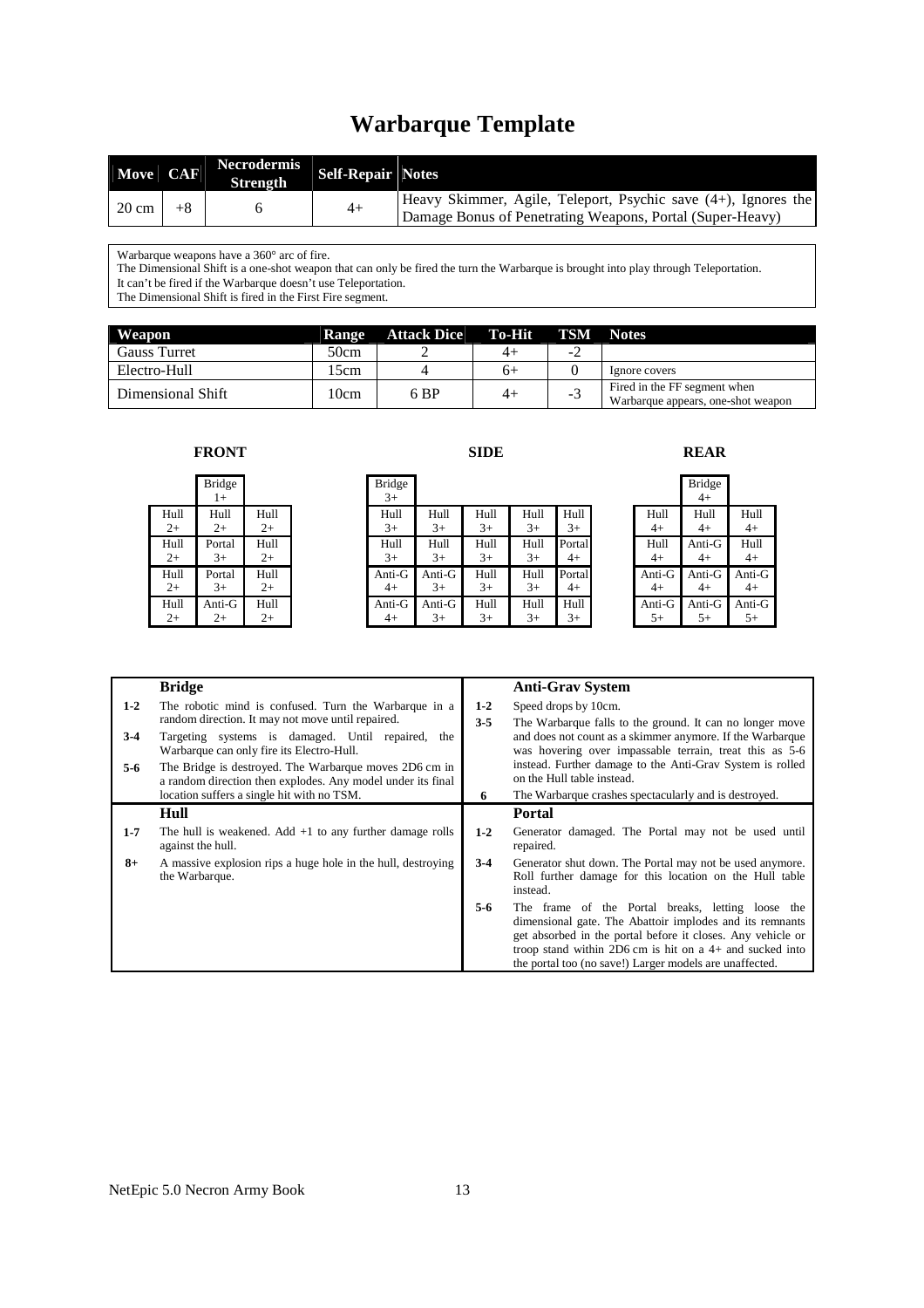#### **Abattoir Template**

| Move   CAF             |     | Necrodermis<br><b>Strength</b> | Self-Repair Notes |                                                                                                                                                                                        |
|------------------------|-----|--------------------------------|-------------------|----------------------------------------------------------------------------------------------------------------------------------------------------------------------------------------|
| $15 \text{ cm}$<br>max | +16 | 10                             | 4+                | Heavy Skimmer, Agile, Psychic save (4+), Deep Strike, Command<br>(except on the turn it arrives via deep strike), Portal (Cavalry),<br>Ignores the Damage Bonus of Penetrating Weapons |

Abattoir weapons have a 360° arc of fire.

Harvesters prevent the Abattoir to be outnumbered by anything smaller than Titans or Praetorians. Smaller units do not generate additional Close Combat dice for fighting the Abattoir together. Moreover, Harvesters can neutralize a single weapon from each Titan opponent the Abattoir is in contact with before the combat begins. The weapon is chosen by the Necron player and may be a ranged weapon or a close combat weapon. If the Abattoir wins, the Necron player is granted an additional damage roll on the weapon table. Both damage rolls are at +2. All those abilities are lost if Harvesters are reduced to 0 attack dice.

The Abattoir features four portals, one in each face.

| <b>Weapon</b>     | <b>Range</b> | <b>Attack Dice</b> | <b>To-Hit</b> | TSM | <b>Notes</b>                            |
|-------------------|--------------|--------------------|---------------|-----|-----------------------------------------|
| <b>Harvesters</b> | 20 cm        |                    |               |     | Ignores cover, see special rules        |
| Scarab Swarms     | 45 cm        | 4 BP               |               |     | Ignores cover, fires three times a turn |

|                |                |                |                | Crystal<br>$1+$ |              |                       |                |                 |
|----------------|----------------|----------------|----------------|-----------------|--------------|-----------------------|----------------|-----------------|
|                |                |                | Hull<br>$1+$   | Hull<br>$1+$    | Hull<br>$1+$ |                       |                |                 |
|                | Hull<br>$1+$   | Hull<br>$1+$   | Hull<br>$1+$   | Hull<br>$1+$    | Hull<br>$1+$ | Hull<br>$1+$          | Hull<br>$1+$   |                 |
| Hull<br>$1+$   | Hull<br>$1+$   | Hull<br>$1+$   | Hull<br>$1+$   | Hull<br>$1+$    | Hull<br>$1+$ | Hull<br>$1+$          | Hull<br>$1+$   | Hull<br>$^{1+}$ |
| Weapon<br>$2+$ | Weapon<br>$2+$ | Weapon<br>$2+$ | Weapon<br>$2+$ | Portal<br>$3+$  | $2+$         | Weapon Weapon<br>$2+$ | Weapon<br>$2+$ | Weapon<br>$2+$  |

#### **FRONT / SIDE / REAR**

|         | Crystal                                                                                                                                                                                                                                                   |       | <b>Portal</b>                                                                                                                                                                                                          |
|---------|-----------------------------------------------------------------------------------------------------------------------------------------------------------------------------------------------------------------------------------------------------------|-------|------------------------------------------------------------------------------------------------------------------------------------------------------------------------------------------------------------------------|
| $1 - 2$ | Temporary blindness. The Abattoir is unable to decide<br>where it should continue the harvest. The Abattoir may not<br>move until the damage is repaired.                                                                                                 | $1-4$ | The Portal on this side is destroyed. Roll further damage for<br>this location on the Hull table instead. If the Portal was the<br>last active one of the Abattoir, the delicate field machinery                       |
| $3-4$   | Fissure. As 1-2 above. Automatic repair systems struggle to<br>fill in the crack before it widens under the pressure of the<br>immense energy contained within the Crystal. If the fissure<br>is not repaired in the End Phase, it becomes a split as 5-6 | $5-6$ | implodes. Roll on the Inner Chamber table.<br>As 1-4 above but a chain reaction occurs. Roll for damage<br>again for an active Portal located in another side. Decide<br>randomly if more than one Portal is eligible. |
|         | below.                                                                                                                                                                                                                                                    |       | <b>Inner Chamber</b>                                                                                                                                                                                                   |
| $5-6$   | Split. The Crystal conveys an energy burst deep in the core<br>of the Abattoir. Roll on the Inner Chamber table.                                                                                                                                          | $1-2$ | Energy shutdown. Command ability lost. The Abattoir CAF<br>is reduced to $+8$ for the rest of the game and Harvesters lose                                                                                             |
|         | Weapon                                                                                                                                                                                                                                                    |       | 3D6 attack dice.                                                                                                                                                                                                       |
| $1 - 2$ | Scarab Generator damaged. The Abattoir cannot fire Scarab<br>Swarms until the damage is repaired.                                                                                                                                                         | $3-4$ | The Abattoir enters in a fatal frenzy and attacks every model<br>within 20 cm, friend or foe, with a single Harvester attack                                                                                           |
| $3-4$   | Harvesters malfunction. The Harvesters lose 3D6 attack<br>dice. Each attack dice lost in this manner may be restored in                                                                                                                                   |       | die (if the weapon has any attack dice left). Then it crumbles<br>on the ground. Replace the Abattoir with a ruin.                                                                                                     |
|         | the End Phase through a Repair roll.                                                                                                                                                                                                                      | $5-6$ | The Abattoir explodes spectacularly. All models within                                                                                                                                                                 |
| 5       | Scarab Generator destroyed. The Abattoir cannot fire Scarab<br>Swarms and its repair roll is now 6.                                                                                                                                                       |       | 2D6 cm are hit automatically and must make a save at -2 to<br>avoid destruction. All buildings in the area are destroyed.                                                                                              |
| 6       | Harvesters crippled. The Harvesters lose 3D6 attack dice.                                                                                                                                                                                                 |       | Replace the Abattoir with a crater.                                                                                                                                                                                    |
|         | Hull                                                                                                                                                                                                                                                      |       |                                                                                                                                                                                                                        |
| $1-7$   | The hull is weakened. Add $+1$ to any future damage rolls against the Hull.                                                                                                                                                                               |       |                                                                                                                                                                                                                        |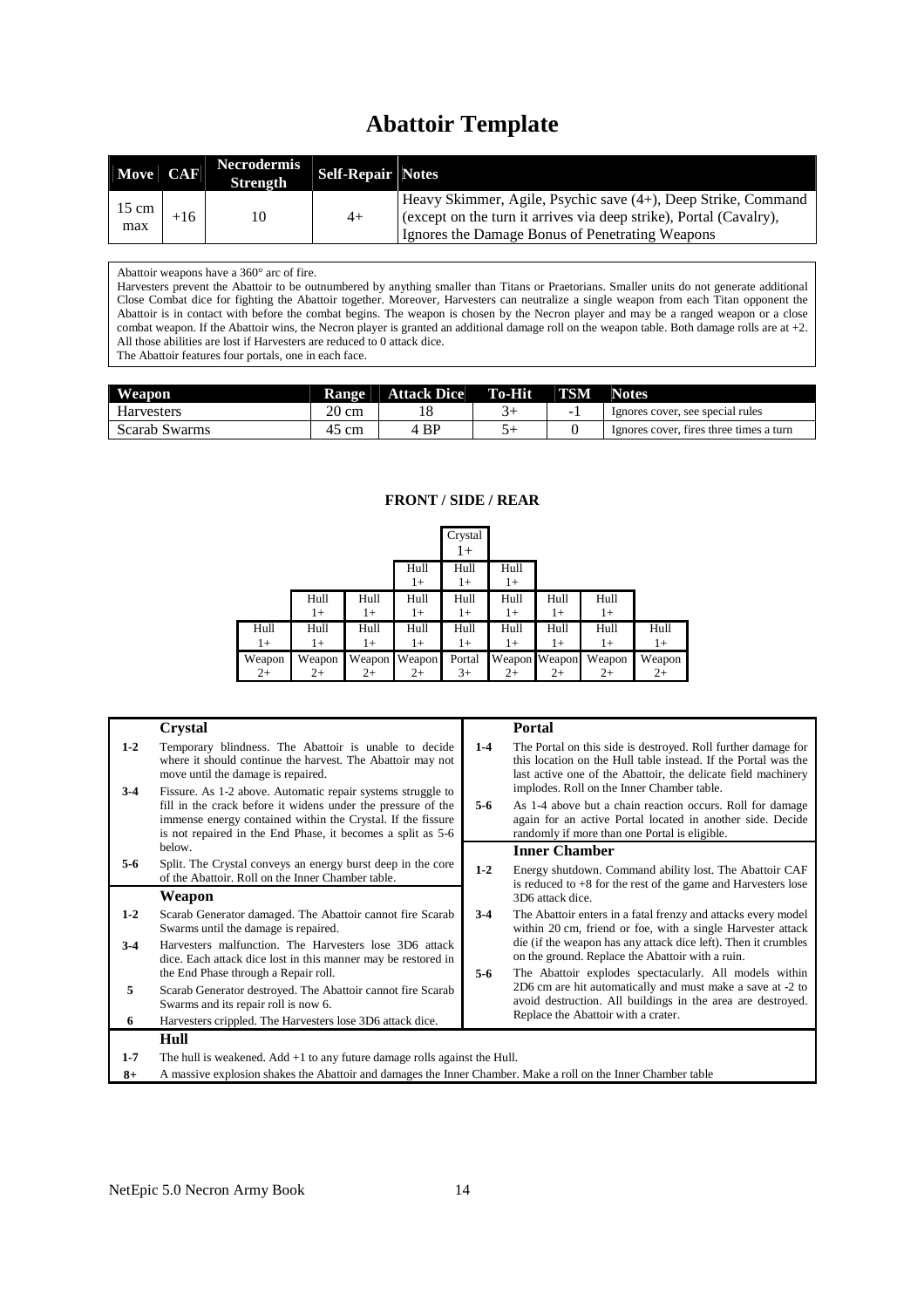### **Æonic Orb Template**

| Move            | <b>CAF</b> | <b>Necrodermis</b><br><b>Strength</b> | Self-Repair Notes |                                                               |
|-----------------|------------|---------------------------------------|-------------------|---------------------------------------------------------------|
| $20 \text{ cm}$ | +10        |                                       | 4+                | Heavy Skimmer, Agile, Psychic save (4+), Command, Ignores the |
| max             |            |                                       |                   | Damage Bonus of Penetrating Weapons                           |

The Æonic Orb starts the game with 3 plasma counters in its reserve (the maximum). The Æonic Orb regenerates 2 plasma counters in each End Phase. Those counters are used to fire the Solar Flare and the Solar Burst. The Solar Flare can fire multiple times as long as there are plasma counters available. You can distribute plasma counters between shots as you

wish: 2 counters for a shot and 1 for another, 3 for a single shot, three shots with 1 counter each, etc. You may save counters for later turns. For each shot, check the weapon profile accordingly to the number of plasma counters spent.

The Solar Burst fires once, after all Solar Flare attacks have been resolved, and only if there is at least one plasma counter left in the reserve.

| Weapon                                | <b>Plasma</b><br><b>Counters</b> | Range            | <b>Attack</b><br><b>Dice</b> | <b>To-Hit</b> | <b>TSM</b>                                                                                                                     | <b>Notes</b>                                                                                                                                                                                                                                                |
|---------------------------------------|----------------------------------|------------------|------------------------------|---------------|--------------------------------------------------------------------------------------------------------------------------------|-------------------------------------------------------------------------------------------------------------------------------------------------------------------------------------------------------------------------------------------------------------|
|                                       |                                  | $60 \text{ cm}$  |                              | $3+$          | $-4$                                                                                                                           | Pulse Level. Damages Buildings.<br>Penetrating $(+1)$ .                                                                                                                                                                                                     |
| Solar Flare                           | 2                                | $120 \text{ cm}$ |                              | $2+$          | -6                                                                                                                             | Focused Level. Destroys Buildings.<br>Against a hit location template, if the<br>attack does not end in an empty space, 4<br>adjacent locations (up, down, left, right)<br>suffer an additional hit at -3 TSM.<br>Penetrating $(+1)$ against all locations. |
|                                       | 3                                | $180 \text{ cm}$ | $\mathfrak{D}$               | $2+$          | -6                                                                                                                             | Maximum Level. As Focused, but with<br>two attack dice (and therefore two possible<br>hits). Attack dice must be assigned to the<br>same target.                                                                                                            |
| $0*$<br>10 BP<br>Solar Burst<br>30 cm |                                  |                  | $2+$                         | $-2$          | Ignores Cover. *Requires a plasma counter<br>in the Reserve. No counter is spent. The<br>Solar Burst fires only once per turn. |                                                                                                                                                                                                                                                             |

|               | <b>FRONT</b>             |               |                 | <b>SIDE</b>   |               |                   |               | <b>REAR</b>     |               |
|---------------|--------------------------|---------------|-----------------|---------------|---------------|-------------------|---------------|-----------------|---------------|
|               | Field<br>$3+$            |               |                 | Field<br>$3+$ |               |                   |               | Field<br>$3+$   |               |
| Field<br>$3+$ | Field<br>$3+$            | Field<br>$3+$ | Field<br>$3+$   | Field<br>$3+$ | Field<br>$3+$ |                   | Field<br>$3+$ | Field<br>$3+$   | Field<br>$3+$ |
| Field<br>$3+$ | Field<br>$3+$            | Field<br>$3+$ | Control<br>$4+$ | Field<br>$3+$ | Field<br>$3+$ |                   | Field<br>$3+$ | Control<br>$5+$ | Field<br>$3+$ |
| Ring<br>$1+$  | Ring<br>$1+$             | Ring<br>$1+$  | Control<br>$4+$ | Ring<br>$1+$  | Ring<br>$1+$  |                   | Ring<br>$1+$  | Control<br>$5+$ | Ring<br>$1+$  |
| Base<br>$2+$  | Base<br>$2+$             | Base<br>$2+$  | Base<br>$2+$    | Base<br>$2+$  | Base<br>$2+$  |                   | Base<br>$2+$  | Base<br>$2+$    | Base<br>$2+$  |
|               | Base<br>$2+$             |               |                 | Base<br>$2+$  |               |                   |               | Base<br>$2+$    |               |
|               | <b>Containment Field</b> |               |                 |               |               | <b>Power Ring</b> |               |                 |               |

|       | <b>Containment Field</b>                                                                                                                                                                                   |         | <b>Power Ring</b>                                                                                                                                                                                                          |
|-------|------------------------------------------------------------------------------------------------------------------------------------------------------------------------------------------------------------|---------|----------------------------------------------------------------------------------------------------------------------------------------------------------------------------------------------------------------------------|
| $1-3$ | Minor power leak. Until repaired, the Solar Flare may not<br>fire at Maximum Level.                                                                                                                        | $1 - 2$ | Misalignment. The Solar Flare suffers a -2 penalty on all<br>To-Hit Rolls until the damage is repaired.                                                                                                                    |
| $4-5$ | Major power leak. Until repaired, the Solar Flare may only<br>fire at Pulse Level.                                                                                                                         | $3-4$   | Weakened Field. From now on, the Solar Flare regenerates<br>only 1 plasma counter in each End Phase.                                                                                                                       |
| 6     | Field Breach. The plasma reserve of the Solar Flare is<br>depleted. All remaining plasma counters are lost. A burst of<br>plasma engulfs the Æonic Orb. Roll for damage on the<br>Power Ring table.        | 5-6     | The Ring races out of control and the Æonic Orb explodes.<br>The field shuts down and plasma is unleashed in all<br>directions. Each model within 2D6 cm is hit on a $5+$ and<br>must save at -3 TSM to avoid destruction. |
|       | <b>Skimmer Base</b>                                                                                                                                                                                        |         | <b>Orb Control</b>                                                                                                                                                                                                         |
| $1-3$ | Stabilizers hit. All weapon ranges are halved until damage<br>is repaired.                                                                                                                                 | $1-2$   | Secondary controls destroyed. The Orb cannot fire the Solar<br>Burst anymore.                                                                                                                                              |
| 4     | The Orb cannot move until damage is repaired.                                                                                                                                                              | $3-4$   | Primary controls destroyed. The Orb cannot fire the Solar                                                                                                                                                                  |
| 5     | The Orb falls to the ground before emergency systems are                                                                                                                                                   | $5-6$   | Flare anymore.                                                                                                                                                                                                             |
|       | able to take over. It is destroved.                                                                                                                                                                        |         | Generators destroyed. The Power Ring comes to a grinding                                                                                                                                                                   |
| 6     | The Orb wanders out of control 2D6 cm in a random<br>direction then crashes. Knight-class and larger models<br>under its final location take a hit at -3 TSM; smaller units<br>are destroyed with no save. |         | halt. The Æonic Orb dwindles to the ground as its anti-grav<br>system fails. It is destroyed.                                                                                                                              |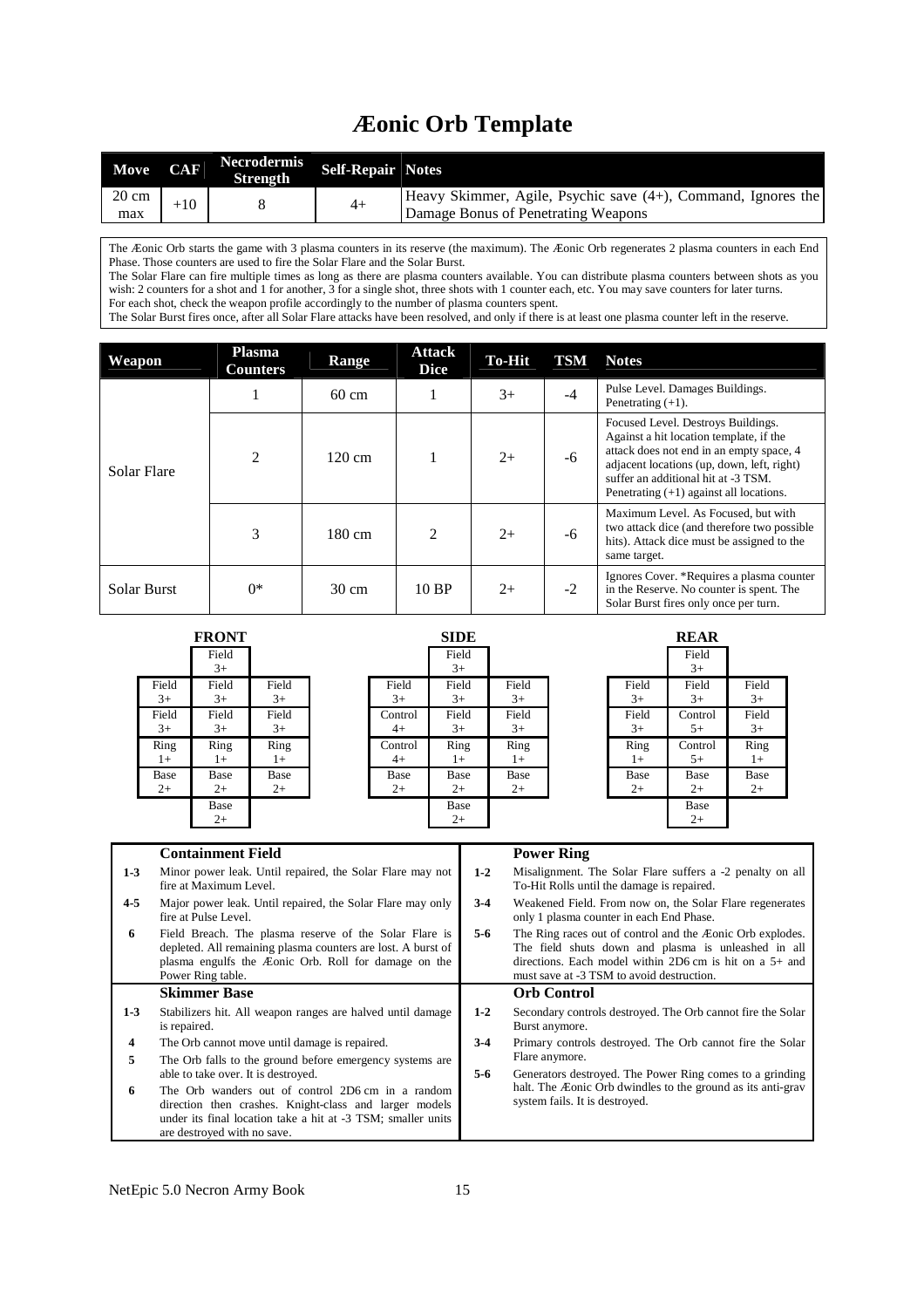# **Necron Army Cards**

| <b>Company Cards</b>         | Contents                    | <b>Break Point</b>       | Morale                       | <b>Victory Points</b>    | Cost             |
|------------------------------|-----------------------------|--------------------------|------------------------------|--------------------------|------------------|
|                              | 1 Necron Lord               | 19                       |                              |                          | 850              |
| Warrior Legion               | 3 Warrior Phalanx           |                          |                              | 11                       |                  |
|                              | 1 Necron Lord               |                          |                              |                          |                  |
| Venator Legion               | 2 Warrior Phalanx           | 17                       | $\overline{\phantom{0}}$     | 12                       | 900              |
|                              | 1 Immortal Phalanx          |                          |                              |                          |                  |
|                              | 1 Necron Lord               |                          |                              |                          |                  |
| Harvester Legion             | 2 Warrior Phalanx           | 17                       |                              | 10                       | 800              |
|                              | 1 Flayed Ones Phalanx       |                          |                              |                          |                  |
|                              | 1 Destroyer Lord            |                          |                              |                          |                  |
| Destroyer Legion             | 2 Destroyer Eques           | 13                       |                              | 11                       | 850              |
|                              | 1 Heavy Destroyer Eques     |                          |                              |                          |                  |
| <b>Monolith Egressor</b>     | 2 Monolith Triceps          | 5                        | $\overline{\phantom{0}}$     | 10                       | 800              |
| <b>Pylon Triceps</b>         | 3 Pylons                    | $\overline{2}$           |                              | $\overline{9}$           | 650              |
| <b>Obelisk Praecursor</b>    | 3 Obelisk Tetra             | 9                        | $\blacksquare$               | 10                       | 800              |
|                              |                             |                          |                              |                          |                  |
| <b>Support Cards</b>         |                             |                          |                              |                          |                  |
| <b>Infantry</b>              | Contents                    | <b>Break Point</b>       | Morale                       | <b>Victory Points</b>    | Cost             |
| <b>Warrior Phalanx</b>       | 8 Necron Warrior stands     | $+6$                     | $\overline{a}$               | $+4$                     | 300              |
| <b>Immortal Phalanx</b>      | 6 Necron Immortal stands    | $+5$                     |                              | $+5$                     | $\overline{350}$ |
| <b>Flayed Ones Phalanx</b>   | 6 Flayed Ones stands        | $+5$                     | $\overline{\phantom{0}}$     | $+4$                     | 250              |
| Pariah Phalanx               | 4 Pariah stands             | $+3$                     | $\qquad \qquad \blacksquare$ | $+4$                     | $\overline{300}$ |
| Wraith Phalanx               | 3 Wraith stands             | $+2$                     | $\blacksquare$               | $+3$                     | 150              |
| Cavalry                      |                             |                          |                              |                          |                  |
| <b>Destroyer Eques</b>       | 6 Destroyer stands          | $+5$                     | $\blacksquare$               | $+4$                     | 300              |
| <b>Heavy Destroyer Eques</b> | 4 Heavy Destroyer stands    | $+3$                     | $\overline{\phantom{a}}$     | $+4$                     | 300              |
| Tomb Spider                  | 1 Tomb Spider stand         | $+1$                     |                              | $+1$                     | 50               |
| <b>Vehicles</b>              |                             |                          |                              |                          |                  |
| <b>Obelisk Tetra</b>         | 4 Obelisks                  | $+3$                     | $\equiv$                     | $+4$                     | 300              |
| <b>Knights</b>               |                             |                          |                              |                          |                  |
| Tomb Golem Triceps           | 3 Tomb Golems               | $+2$                     | $\overline{a}$               | $+4$                     | $\overline{250}$ |
| <b>Super-Heavies</b>         |                             |                          |                              |                          |                  |
| Monolith Triceps             | 3 Necron Monoliths          | $+2$                     | $\blacksquare$               | $+3$                     | 450              |
| Pylon                        | 1 Necron Pylon              | $+1$                     | ÷,                           | $+4$                     | 250              |
| Other                        |                             |                          |                              |                          |                  |
| Scarab Swarms                | 2 Scarab Tokens             | $\overline{\phantom{a}}$ | $\equiv$                     | $+1$                     | 50               |
|                              |                             |                          |                              |                          |                  |
| <b>Special Cards</b>         | Contents                    | <b>Break Point</b>       | Morale                       | <b>Victory Points</b>    | Cost             |
| Nightbringer                 | 1 C'tan Nightbringer        | Model                    | $\overline{a}$               | 7                        | 700              |
| Deceiver                     | 1 C'tan Deceiver            | Model                    | $\overline{\phantom{a}}$     | 6                        | 600              |
| <b>Tomb Stalker</b>          | 1 Tomb Stalker Titan        | Model                    | $\blacksquare$               | 5                        | 450              |
| Abattoir                     | 1 Abattoir Harvester Engine | Model                    | $\overline{a}$               | $\overline{9}$           | $\overline{900}$ |
| Æonic Orb                    | 1 Æonic Orb                 | Model                    | $\overline{\phantom{a}}$     | $\overline{7}$           | 650              |
| Warbarque                    | 1 Warbarque                 | Model                    | $\overline{a}$               | $\overline{\mathcal{L}}$ | 400              |